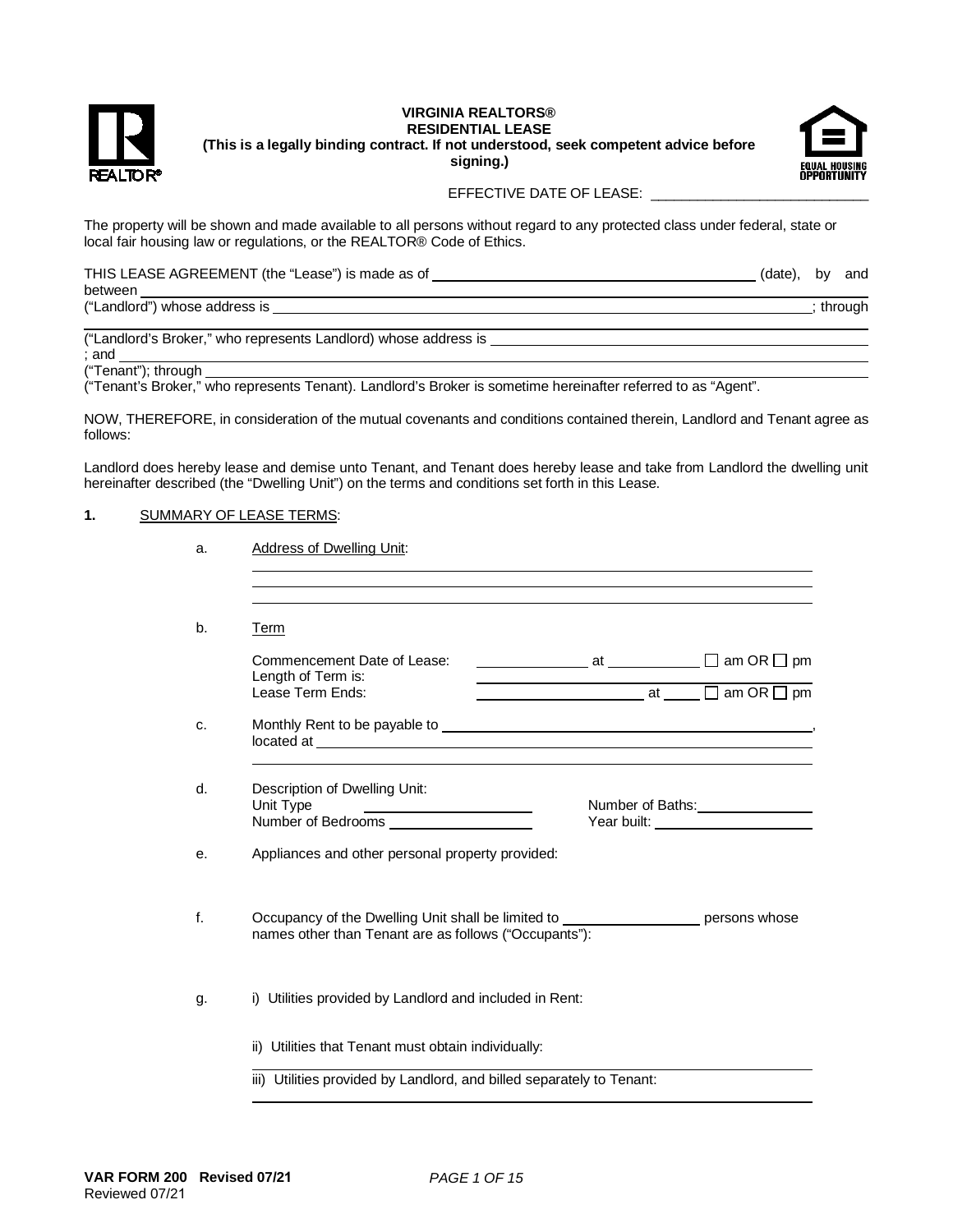h. Rent

| \$<br>Base Rent:<br>\$<br>Pet Rent, if applicable:<br>\$<br>Damage Insurance Premium:<br>Renter's Insurance Premium:<br>$\frac{1}{2}$<br>$\frac{1}{2}$<br>Other _____________________:<br>Other ______________________:<br>$\frac{1}{2}$<br>\$                                       |                                |
|--------------------------------------------------------------------------------------------------------------------------------------------------------------------------------------------------------------------------------------------------------------------------------------|--------------------------------|
| <b>Total Monthly Rent:</b>                                                                                                                                                                                                                                                           |                                |
| Prorated Rent (for period from _______ to _______):                                                                                                                                                                                                                                  |                                |
| <b>Additional Rent:</b><br>Non-Refundable Lease Fee:<br>Non-Refundable Pet Fee, if applicable:<br>Non-Refundable Unauthorized Animal Fee:<br>$(\underline{\$$ ( $\underline{\$}$ ), if applicable<br>Damage Insurance:<br>Administrative fee:<br>Opt-out fee:<br>Renter's Insurance: |                                |
| Administrative fee:<br>Opt-out fee:                                                                                                                                                                                                                                                  |                                |
|                                                                                                                                                                                                                                                                                      | $\frac{1}{2}$<br>$\frac{1}{2}$ |
| Total Rents Due for Lease Term:<br>\$                                                                                                                                                                                                                                                |                                |
| Per Diem Rent:<br>S                                                                                                                                                                                                                                                                  |                                |

(Rent may be increased pursuant to the terms of this Lease)

Late Fee: 10% of Total Monthly Rent or 10% of the remaining balance due and owed by Tenant whichever is less.

i. Security Deposit:

| Move-In Security Deposit:                                         |  |
|-------------------------------------------------------------------|--|
| Pet Deposit (Additional Security Deposit)                         |  |
| <b>Total Security Deposit:</b>                                    |  |
| Security Deposit will be held by $\Box$ Landlord OR $\Box$ Agent. |  |

- j. Cancellation and Renewal of Lease: Either party may terminate this Lease effective as of the end of the then-existing Term by giving the other party written notice at least days before the the then-existing Term by giving the other party written notice at least end of the then-existing Term. If no such notice of termination is given, the Term of this Lease shall<br>be extended for self-renewing terms of [15]. If Landlord intends to change the terms or be extended for self-renewing terms of conditions of this Lease, including increasing the Rent, for any renewal term thereafter, Landlord will give Tenant written notice of the new terms and conditions (the "Renewal Notice") at least days prior to the end of the then applicable term. Should Tenant fail to provide Landlord written notice at least Lease Term of Tenant's intentions to remain in the Dwelling Unit, or vacate, Tenant shall be deemed to have agreed to the renewal Lease term offered in the Renewal Notice, and all terms contained in the then-applicable form of Landlord's Lease (a copy of which shall be provided to Tenant(s) upon request, and at the time of Lease signing), and shall be bound by these terms, until such time as the
- **2. APPLICABLE VIRGINIA LAW.** This landlord tenant relationship is in accordance with Chapter 12 of Title 55.1 of the Code of Virginia generally known as the Virginia Residential Landlord Tenant Act (the "VRLTA").

Lease is terminated in accordance with this Section.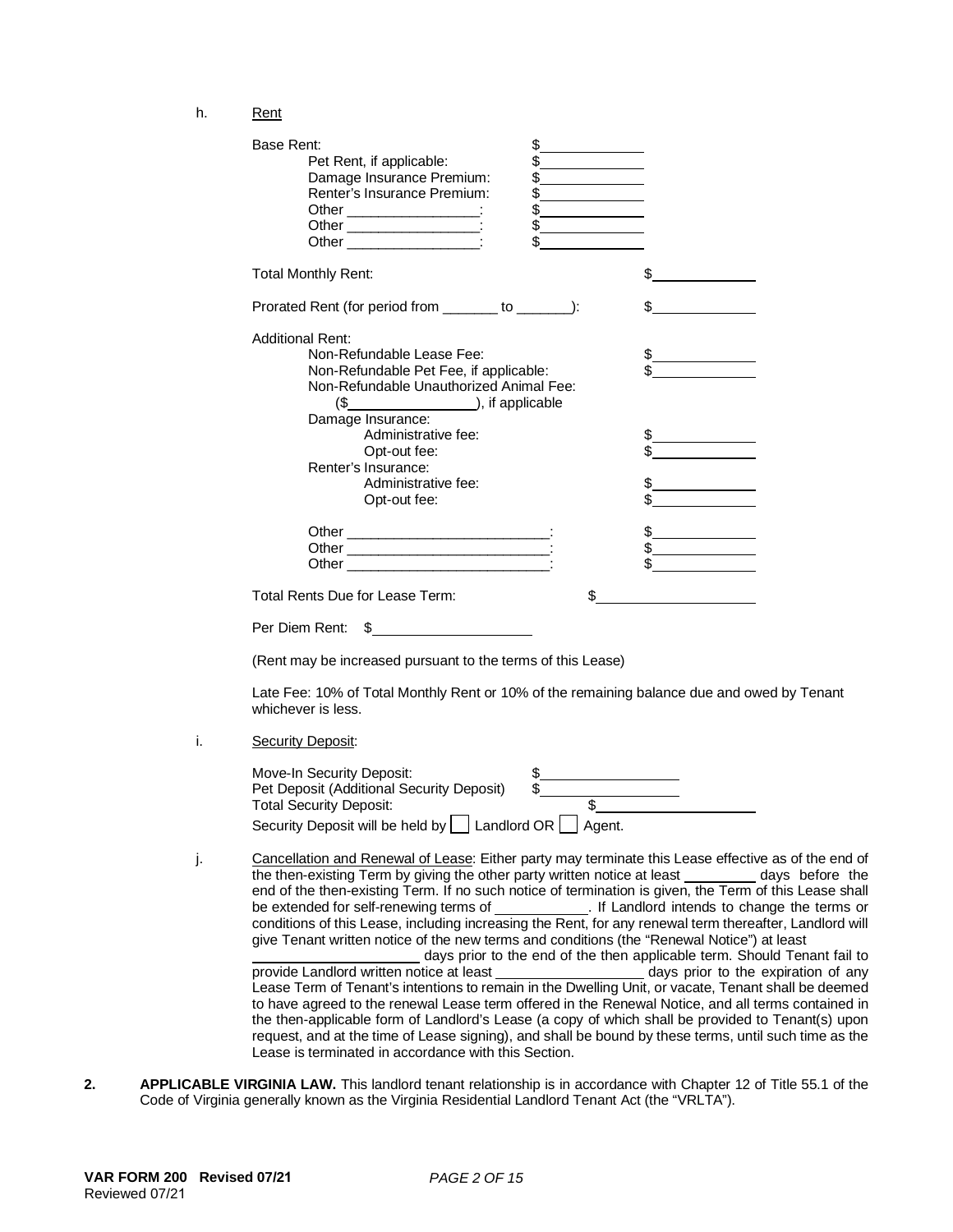- **3. SECURITY DEPOSIT.** Tenant has deposited the amount shown in Section 1(i) as a Security Deposit, to secure a complete and faithful performance by Tenant of all terms and conditions of this Lease, and the obligations imposed on Tenant by applicable Virginia Law.
	- a. Disposition. Pursuant to the VRLTA, Landlord may apply all or part of the Security Deposit (which includes the Pet Deposit) to the payment of accrued Rent and the amount of any damages that have been suffered by Landlord, including but not limited to, physical damages and any damages that may be caused by an assistance animal, appropriate charges to Tenant not previously reimbursed to Landlord, charges that may be due by Tenant to third-party utility providers in accordance with the provisions of Section 55.1-1226 of the VRLTA, and actual damages for breach of this Lease, including attorneys' fees and costs. Damages shall be calculated based on replacement costs of items, not the depreciated value. Landlord shall have the right to apply the Security Deposit to any outstanding fees, charges or other amounts due first, and then to any unpaid Rent. The Security Deposit and the Pet Deposit may be applied by Landlord to any amounts due Landlord without regard to whether such amounts are due because of damages caused by animal(s) of Tenant. Within 45 days after the termination of the tenancy or the date Tenant vacates the Dwelling Unit, whichever is later, Landlord will provide Tenant with a written security deposit disposition statement, including an itemized list of damages, and with payment of any amount due to Tenant. If Tenant complies with all terms and conditions of the Lease and with the VRLTA, Landlord will return to Tenant the Security Deposit, together with any accrued interest if required by law. If the damages to the Dwelling Unit exceed the amount of the Security Deposit and require the services of a third-party contractor, Landlord shall give written notice to Tenant advising of the fact within a 45 day period. If such notice is given, Landlord shall have an additional 15 day period to provide an itemization of the damages and the cost of repair. There is no interest due and payable on the Security Deposit in accordance with the VRLTA for any Security Deposit received after January 1, 2009. If the Security Deposit was received prior to January 1, 2009, the VRLTA provides that any accrued interest due and payable shall be paid to Tenant no later than 45 days after termination of the tenancy and return of possession of the Dwelling Unit by Tenant. Since January 1, 2009, any interest earned on the Security Deposit will be retained by Agent to cover administrative costs.
	- b. Forwarding Address. Tenant shall provide Landlord written notice prior to vacating the Dwelling Unit of the forwarding address so that Landlord can forward to Tenant a statement explaining the disposition of the Security Deposit prior to the end of the 45-day period provided herein. Regardless of the number of tenants subject to a rental agreement, if Tenant fails to give notice of a forwarding address, Landlord will send the security deposit disposition statement to the last known address of Tenant, but will retain the Security Deposit refund, if any, until Tenant notifies Landlord of the appropriate address. If no forwarding address is provided to Landlord, Landlord may continue to hold the security deposit in escrow, or upon the expiration of one year from the date of the end of the 45-day time period, Landlord may pay any balance due to the State Treasurer as unclaimed property, Landlord shall have no further liability to any Tenant relative to the Security Deposit.
	- c. Multiple Tenants. Where more than one tenant signs this Lease, a deduction to be made from the Security Deposit will be joint and several, and Landlord is not liable for any understanding that may exist between two or more tenants as to the portion of the Security Deposit that one tenant may be entitled to, as opposed to another tenant. Landlord will draw one check payable to all tenants jointly, or at Landlord's election, to any one tenant who shall be responsible for distribution to the other tenants, and forward same to forwarding address provided to Landlord by written notice as required by subparagraph b above.
	- d. Move-Out Inspection. Under the VRLTA, Landlord shall provide written notice to Tenant of Tenant's right to be present at the time of the move-out inspection. Landlord will include the vacating notice language to inform Tenant of this right to be present. Tenant must make a written request to Landlord to be present at such an inspection, and Landlord will notify Tenant of the inspection times which will occur within 72 hours of the delivery of possession. If Tenant fails to make such a request, Landlord will proceed to do the moveout inspection without Tenant being present.
	- e. Setoff Prohibited. Tenant shall have no right to deduct the Security Deposit from the rental payment for the last month of any term of this Lease**.**
	- f. Landlord's Successor Obligated for Security Deposit. If Landlord in any way transfers its interest in the Dwelling Unit, or if the Agent transfers management of the Dwelling Unit or the apartment community in which the Dwelling Unit is located (the "Premises"), to a third party, Agent or Landlord, as the case may be, may transfer the Security Deposit to the transferee after notice is provided to Tenant and both are thereafter released from all liability for the return of the Security Deposit to Tenant. If such a transfer occurs, Tenant agrees to look to the transferee solely for the return of the Security Deposit and to release Landlord and/or Agent, as the case may be, from all obligations and liability relating thereto. If there is a dispute over the Security Deposit, the Agent may file an interpleader action in general district court.
	- g. Damage Addendum. The Damage Addendum, if attached, is incorporated by reference herein, establishes a tentative schedule of standard deductions to be utilized by Landlord in assessing charges against Tenant for physical damages to the Dwelling Unit or the Premises, less reasonable wear and tear. Landlord reserves the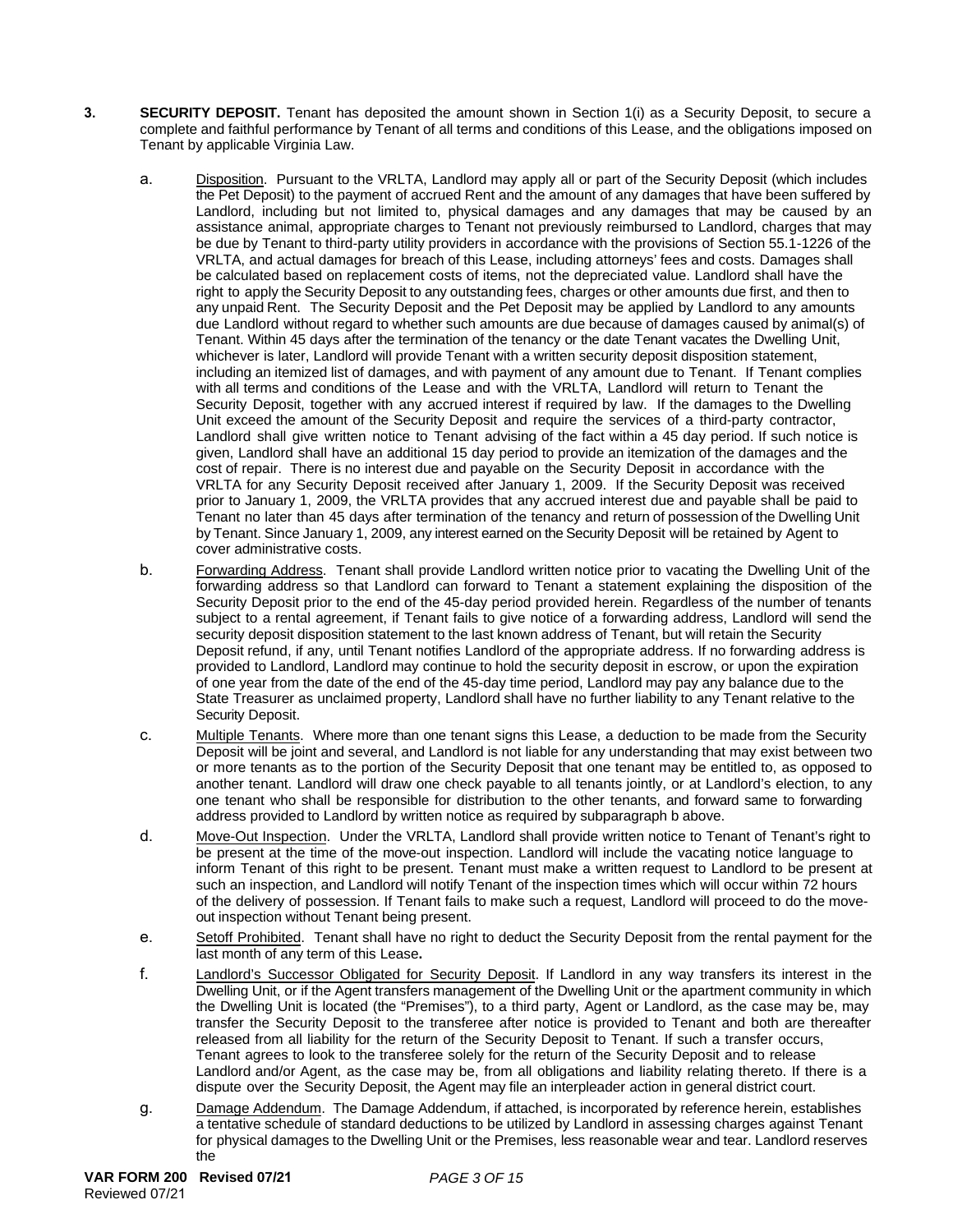right to alter this schedule if the repair costs should become higher than those listed thereon. Landlord further reserves the right to assess against Tenant for such damages the actual costs of the materials and repairs, if there is a variance between the tentative schedule and the actual bill for such materials and repairs. The Damage Addendum also establishes the tentative schedule for charges to be made by Landlord against Tenant during the Term of the tenancy for any damages as may occur.

Landlord reserves the right to require a commercial insurance policy commonly known as "damage insurance" to secure the performance by Tenant of the terms and conditions of this Lease, in lieu of all or part of the security deposit, as provided in Section 55.1-1206 of the VRLTA. The actual costs of any damage insurance policy and the administrative fee as set forth in Section 1(h) shall be charged to the Tenant as additional rent. Tenant shall have the option to purchase their own damage insurance policy, provided the policy otherwise meets the requirements of this paragraph, in which case Tenant shall be charged the monthly opt-out fee specified in Section 1(h). For any damage insurance policy obtained by Tenant in accordance with this paragraph, Tenant agrees to maintain such policy in full force and effect for the full term of this Lease, including any extensions or renewals thereof, and to provide Landlord sufficient proof of such insurance. Tenant may, at any time without consent of Landlord, opt to pay the full Security Deposit to Landlord in lieu of maintaining a damage insurance policy. Any damage insurance policy provided by Landlord shall terminate contemporaneously with the termination of this Lease. The Security Deposit, damage insurance coverage, or any combination thereof, may not exceed a total amount equal to two months of rent.

## **4. RENT.**

- a. Rent Payments. The total Rent for the initial Term of this Lease is set out in section 1(h) of this Lease. Monthly payments of Rent are payable in advance, without demand, and in full without prorating or setoff, on the first day of each calendar month and shall be paid to at the address set forth in section 1(c) above or at such other place as Landlord may designate by advance written notice to Tenant. Landlord is authorized to accept prepaid Rent in accordance with the provisions of the VRLTA. Landlord will provide Tenant a written receipt upon the request of Tenant, if Tenant pays rent in the form of cash or a money order (if allowed by Landlord). Upon the written request of Tenant, Landlord shall provide Tenant with a written statement of charges and payments in accordance with Section 55.1-1204 of the VRLTA.
- b. Late Payment. If the rental payment is received after the fifth day of the month, a Late Fee in the amount specified in section 1(h) of this Lease will be assessed against Tenant. Any rental payment received after legal action has been initiated by Landlord will be accepted with reservation and will be applied to delinquent rent due, but will not affect any legal action instituted by Landlord against Tenant to recover delinquent rent and possession of the Dwelling Unit.
- c. Returned Checks. Landlord reserves the right to require that all monthly installments be made by money order or certified funds, or to require automatic or electronic payment. Checks that are returned for insufficient funds or otherwise, or a failed electronic funds transfer, will result in the following charges: (i) the late charges specified herein; (ii) the face amount of the dishonored payment; (iii) a reimbursement of any fee charged by the bank for such dishonored payment; (iv) an administrative processing fee in the amount of \$50; (v) legal interest from the date of the check or transfer; (vi) a civil recovery not to exceed \$250; and (vii) all other amounts recoverable by Landlord pursuant to this Lease or by law.
- d. Rent is Inclusive. As used in this Lease and under the VRLTA, "Rent" means all money, other than a security deposit, owed or paid to Landlord under this Lease, including prepaid Rent paid more than one month in advance of the Rent due date.

# **5. INSPECTION AND CONDITION OF DWELLING UNIT.**

- a. Move-In Inspection Report. Tenant has made an inspection of the Dwelling Unit, and Tenant agrees that the Dwelling Unit is in a fit and habitable condition, except for such damages as have been itemized in a written "Residential Move-In Move-Out Inspection Report", a copy of which will be submitted by Landlord to Tenant within five days after occupation of the Dwelling Unit by Tenant. The Residential Move-In Move-Out Inspection Report will be deemed correct unless Tenant objects to it in writing within five days after Landlord has provided it to Tenant. Tenant hereby acknowledges that the Residential Move-In Move-Out Inspection Report reflects that there is no visible evidence of mold in the Dwelling Unit or that portion of the Premises which is occupied by Tenant. If Landlord's Residential Move-In Move-Out Inspection Report states that there is visible evidence of mold in the Dwelling Unit, Landlord shall promptly remediate the mold conditions in accordance with the requirements of subsection E of § 8.01-226.12 of the Code of Virginia and reinspect the dwelling unit to confirm that there is no longer visible evidence of mold in the Dwelling Unit. Landlord is not required to make repairs to address damages noted on the Residential Move-In Move-Out Inspection Report unless required to do so by law.
- b. Locks. Landlord, at Tenant's request and at Tenant's sole cost and expense, will have all locks on the Dwelling Unit rekeyed. Tenant may, at any time, ask Landlord to: (i) install one keyed deadbolt lock on all exterior doors, if the Dwelling Unit does not already have one installed on each door; (ii) install a sliding door pinlock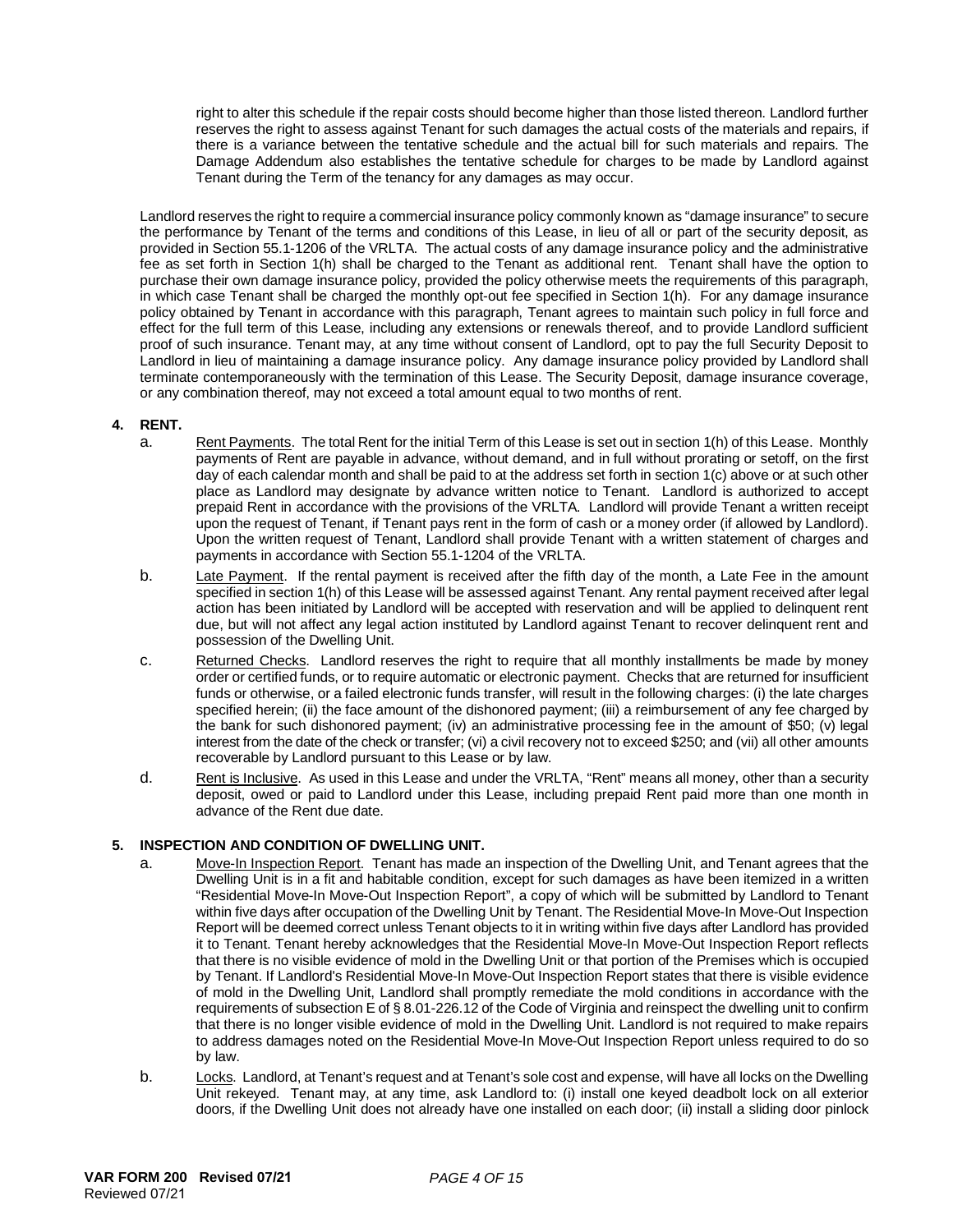and/or a security bar on each sliding glass door; (iii) install one door viewer on each exterior door; and (iv) change or rekey locks during the Term. Landlord will comply with any such request at Tenant's cost and expense, in accordance with the amounts shown in the Damage Addendum if attached, with all such costs to be paid by Tenant as additional Rent with the next monthly payment of Rent by Tenant, after receipt by Tenant of an invoice from Landlord.

c. New Locks Pursuant to Court Order. Any Tenant who has obtained an order (excluding ex parte orders) granting such Tenant possession of the Dwelling Unit to the exclusion of one or more other Tenants or Occupants, in accordance with the provisions of Section 55.1-1230 of the VRLTA, may request Landlord to install new locks or other security devices on all exterior doors of the Dwelling Unit. Tenant will reimburse Landlord's actual costs for such new locks or security devices. All such costs will be paid by Tenant as additional Rent with the next monthly payment of Rent by Tenant after receipt by Tenant of an invoice from Landlord.

## **6. USE, OCCUPANCY AND MAINTENANCE.**

- a. Smoking. Smoking is prohibited in any area of the Dwelling Unit or the Premises, including the garage and other enclosed areas, unless otherwise indicated in the rules and regulations, by Tenant, Occupant, and guests. It is Tenant's responsibility to inform Tenant's guests of this no smoking provision of the Lease and prohibit smoking by Tenant's household members or guests while in the Dwelling Unit or on the Premises and/or any restrictions in the rules and regulations.
- b. Use. Tenant covenants that the Dwelling Unit will be used only as a dwelling unit and in a manner that will not disturb neighbors, including harassment of any kind, and that will not damage the Dwelling Unit or the Premises. Tenant will not permit any Occupants or guests or invitees in or about the Dwelling Unit or the Premises either to disturb neighbors, including harassment of any kind, or to cause physical damage to the Dwelling Unit or the Premises. Tenant shall not deliberately or negligently destroy, deface, damage or impair any part of the Dwelling Unit or the Premises (including fixtures, facilities and appliances) or permit any person to do so with or without Tenant's knowledge, and Tenant shall be responsible for any damage caused by Tenant's failure to comply with these requirements. Tenant shall give Landlord prompt notice if any such damages occur.
- c. Occupancy. No persons, other than those named as Tenant and as Occupants in section 1(f) of this Lease, may occupy the Dwelling Unit on a regular basis. For the purpose of this Lease, occupancy by an unauthorized person for more than seven calendar days consecutively, or 14 calendar days in any calendar year, without prior written consent from Landlord, will constitute occupancy of the Dwelling Unit on a regular basis and will constitute a default under this Lease. If at any time more than one person is named as a Tenant on this Lease, the obligations of each Tenant shall be joint and several. Tenant must notify Landlord of any change in the household composition (such as the birth of an infant) during the term of the Lease, within 15 days of such change. The preceding sentence shall not be construed to allow any exceptions to Tenants and the Occupants named in this Lease.
- d. Assignment/Sublease. Tenant shall not assign this Lease or sublet any portion of the Dwelling Unit without the prior written consent of Landlord, which consent Landlord will be under no obligation whatsoever to grant. Landlord shall have the right to consider any assignment or sublease made without Landlord's prior written consent void.
- e. Compliance with Codes; Fixtures. Tenant shall comply with all obligations imposed by applicable building and housing codes materially affecting health and safety, and shall keep the Dwelling Unit, including plumbing and other fixtures, appliances, and facilities in a good, clean, safe and sanitary condition. Tenant shall use in a reasonable manner all electrical, plumbing, sanitary, heating, ventilating, air conditioning, and other fixtures, appliances, and facilities in the Dwelling Unit and shall maintain the utility services paid for by Tenant on at all times during the Lease Term. Tenant shall be responsible for any and all damages caused by Tenant's failure to comply with this requirement.
- f. Appliances. Tenant shall keep all appliances and equipment in good and clean condition, with the exception of reasonable wear and tear. Tenant shall not remove or relocate major appliances or equipment provided by Landlord in the Dwelling Unit without prior written permission of Landlord. Tenant shall not install or use any other major appliances or equipment other than those provided by Landlord in the Dwelling Unit without prior written permission of Landlord.
- g. Smoke Alarms. Tenant shall be responsible for reasonable care and maintenance of smoke alarms in the Dwelling Unit in accordance with Section 55.1-1227 of the VRLTA, and shall be responsible for interim testing and for providing written notice to Landlord of the need for repair of any malfunctioning smoke alarm. Tenant shall not remove or tamper with any smoke alarm, including removing any working batteries, so as to render the alarm inoperative. Pursuant to Section 55.1-1220 of the VRLTA, Landlord shall provide a certificate to the Tenant stating that all smoke alarms are present, have been inspected, and are in good working order no more than once every 12 months.
- h. Carbon Monoxide Alarms. Tenant shall have the right to request in writing that Landlord install a carbon monoxide alarm in the Dwelling Unit, the cost of which may be charged to Tenant, in accordance with Section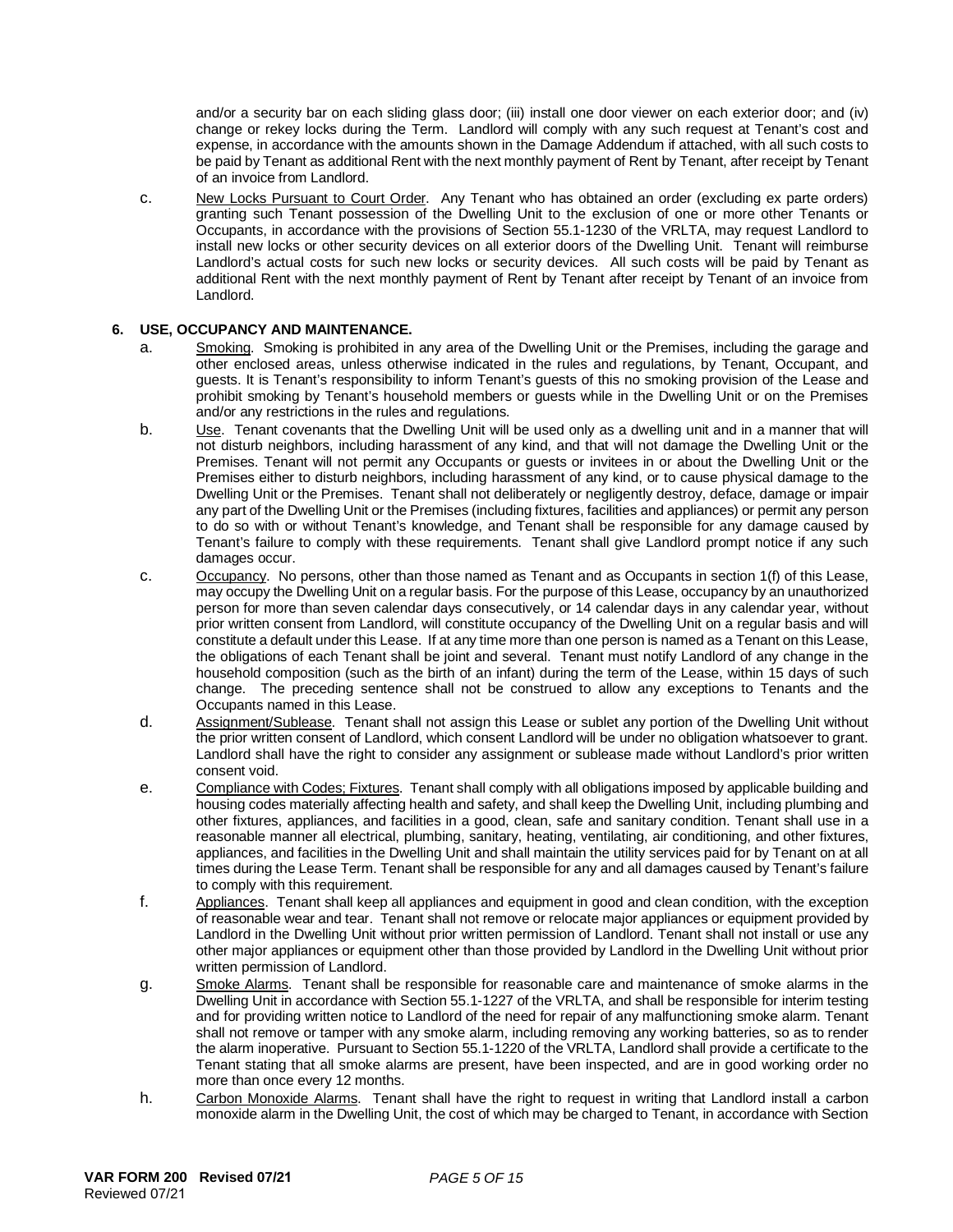55.1-1229 of the VRLTA. Landlord shall install the carbon monoxide alarm within 90 days of the request. Tenant shall not remove or tamper with a properly functioning carbon monoxide alarm, including removing any working batteries, so as to render the carbon monoxide alarm inoperative and shall maintain the carbon monoxide alarm in accordance with the uniform set of standards for maintenance of carbon monoxide alarms established in the Uniform Statewide Building Code.

- i. Mold. Tenant will use reasonable efforts to maintain the Dwelling Unit in such a condition as to prevent accumulation of moisture and the growth of mold, and to promptly notify Landlord in writing of any moisture accumulation that occurs or of any visible evidence of mold discovered by Tenant. Tenant does hereby release Landlord and Agent from any and all claims or liability to Tenant, Occupants, or Tenant's guests or invitees, and does hereby agree to indemnify and hold Landlord and Agent harmless from and against any and all loss, damage, claim, suit, costs (including reasonable attorneys fees and costs at all tribunal levels) or other liability whatsoever resulting from Tenant's failure to comply with the provisions of this subsection or any other provisions of law. Landlord shall provide Tenant with a copy of a summary of information related to mold remediation occurring during the tenancy and, upon request by Tenant, make available the full package of such information and reports not protected by attorney-client privilege.
- j. Trash. Tenant to provide and maintain appropriate receptacles and conveniences for the collection, storage, and removal of ashes, garbage, rubbish, and other waste incidental to the occupancy ("Trash"). Tenant shall be responsible for arranging and paying for the removal of Trash and other waste, including bulk items.
- k. Insects and Pests. Tenant shall keep the Dwelling Unit free from insects and pests, and promptly notify the Landlord of the existence of any insects or pests. Tenant shall be financially responsible for the added cost of treatment or extermination due to Tenant's unreasonable delay in reporting the existence of any insects or pests and be financially responsible for the cost of treatment or extermination due to Tenant's fault in failing to prevent infestation of any insects or pests in the area occupied. Except for the costs of any regularly scheduled pest treatments provided by Landlord, Tenant shall be responsible for the costs of any insect or pest treatments necessary in the Dwelling Unit, which amounts shall constitute additional Rent and must be paid by Tenant with the next monthly payment of Rent after receipt by Tenant of an invoice from Landlord. Tenant shall prepare the Dwelling Unit for the application of insecticides or pesticides in accordance with any written instructions provided by Landlord, and if insects or pests are found to be present, follow any written instructions provided by Landlord to eliminate the insects or pests following the application of insecticides or pesticides. Tenant who has concerns about specific insecticides or pesticides shall notify the Landlord in writing no less than 24 hours before any scheduled insecticide or pesticide application, in accordance with Section 17 of this Lease. Tenant does hereby release Landlord and Agent from any and all claims or liability to Tenant, Occupants, or Tenant's guests or invitees, and does hereby agree to indemnify and hold Landlord and Agent harmless, from and against any and all losses, damages, claims, suits, costs (including reasonable attorneys fees and costs) or other liabilities whatsoever arising from the presence of insects or pests in the Dwelling Unit, and/or resulting from Tenant's failure to comply with the provisions of this subsection or any other provisions of law.
- l. Painting and Alterations. Tenant shall not paint or disturb any painted surfaces or make other alterations to the Dwelling Unit without Landlord's prior written approval. Tenant shall notify Landlord and Agent in the event there is any chipped or peeling paint in the Dwelling Unit.
- m. Compliance with Law. Tenant shall comply with any and all obligations imposed upon Tenant by applicable Virginia law, including the VRLTA.
- n. Animals. Tenant shall use reasonable care to prevent any dog or other animal in possession of the Tenant, Occupants, or guests or invitees from causing personal injuries to a third party in the Dwelling Unit or on the Premises, or property damage to the Dwelling Unit or the Premises.
- o. Landlord Obligations. Landlord shall comply with the specific duties imposed upon landlords in Section 55.1- 1220 of the VRLTA. Landlord may only be liable to Tenant for damages proximately caused by Landlord's breach of said statute or a specific provision of this Lease.
- p. Tenant Obligations. Tenant shall promptly report any required maintenance to Landlord or Agent. Tenant shall be financially responsible for the added cost of repair or any other associated costs due to Tenant's unreasonable delay in reporting the existence of any maintenance issues. Tenant shall be responsible for paying the cost of any unnecessary service call and any costs incurred as a result of the Tenant failing to keep appointments with service providers that require access in order to make scheduled repairs.

# **7. UTILITIES.**

a. The utilities provided by Landlord and included in the Rent are listed in section  $1(g)(i)$ . Tenant shall obtain all utility and other services listed in section  $1(g)(ii)$ , or not otherwise listed in Section  $1(g)$  as being provided by Landlord. All such utility and other services shall be paid directly by Tenant, and Tenant shall pay any deposits and monthly bills due to the applicable providers. Tenant shall pay in full all charges for utilities and other services which Landlord separately bills Tenant as set forth in section 1(g)(iii), and in accordance with the applicable invoice (if any). Tenant shall keep all essential utility services turned on, in and to the Dwelling Unit during any Lease Term. Landlord shall not be liable for the failure to provide these services or for the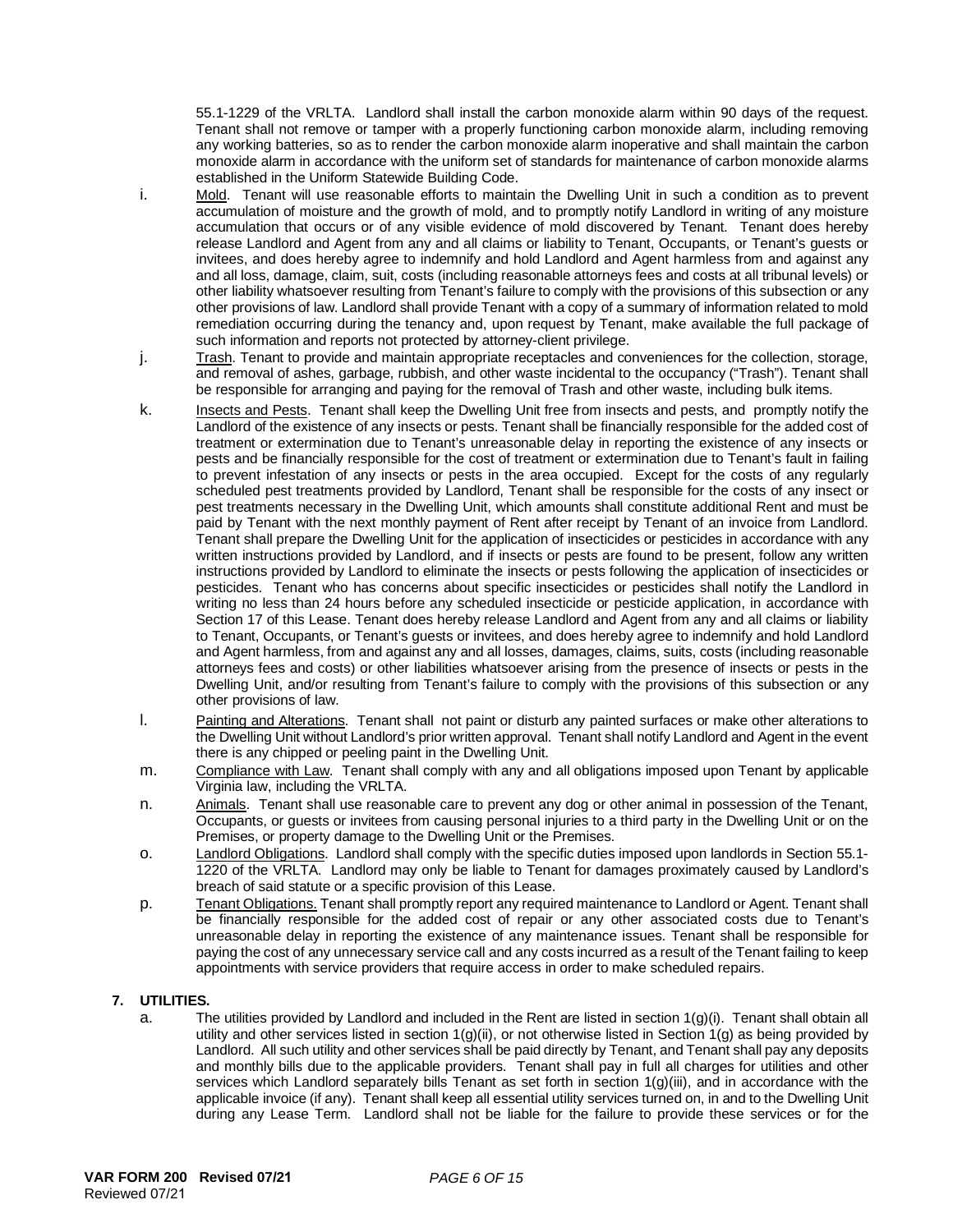interruption of such services if such failure or interruption is due to any cause beyond the control of Landlord.

- b. Landlord reserves the right to use sub-metering or energy allocation equipment, or to allocate utility costs on the basis of ratio utility billing ("RUBs"), as provided in the VRLTA, for the utilities provided by Landlord. If Landlord chooses to allocate utility costs on the basis of RUBs, Landlord will bill Tenant for an appropriate prorata share of such utility costs, which bill shall be due and payable as additional Rent at the first of the next month.
- c. Landlord reserves the right to include water, sewer, electrical, natural gas, or other utilities in the amount of Rent as specified in the Lease.
- d. If, contrary to this Lease or provisions of the VRLTA, Landlord willfully or negligently fails to supply heat, running water, hot water, electricity, gas, or other essential service, Tenant shall serve a written notice on Landlord specifying the breach if acting under this section and, in such event, and after a reasonable time allowed for Landlord to correct such breach, may
	- i. Recover damages based upon the diminution in the fair rental value of the Dwelling Unit; or
	- ii. Procure reasonable substitute housing during the period of Landlords noncompliance, in which case Tenant is excused from paying Rent for the period of Landlord's noncompliance, as determined by the court.

### **8. PERSONAL PROPERTY OF TENANT**

- a. Renter's Insurance. All personal property placed in or about the Dwelling Unit or the Premises shall be at the sole risk of Tenant or the parties owning the same, and Landlord shall not be liable for the loss, destruction, theft of, or damage to such property. Tenant shall obtain insurance coverage (commonly referred to as "renter's insurance"), which shall meet the minimum coverage limits and other terms specified by Landlord. The policy shall name Landlord and Managing Agent as interested parties. Landlord reserves the right to require Tenant to pay for the cost of renter's insurance obtained through Landlord, in which case the actual costs for such insurance and the administrative fee as set forth in Section 1(h) shall be charged to Tenant as additional Rent. Tenant shall have the option to purchase their own renter's insurance policy, provided the policy otherwise meets the requirements of this Section 8(a), in which case Tenant shall be charged a monthly opt-out fee as set forth in Section 1(h). For any renter's insurance policy obtained by Tenant in accordance with this Section 8(a), Tenant agrees to maintain such policy in full force and effect for the full term of this Lease, including any extensions or renewals thereof, and to provide Landlord sufficient proof of such insurance. If Tenant allows his renter's insurance to lapse for any reason, Landlord may provide renter's insurance coverage to Tenant. Tenant shall be obligated to pay for the cost of premiums for such insurance until Tenant has provided written documentation to Landlord showing that Tenant has reinstated his own renter's insurance coverage. Any renter's insurance policy provided by Landlord shall terminate contemporaneously with the termination of this Lease.
- b. Other Insurances. Nothing in this section shall be construed to prohibit Landlord from recovering from Tenant, as part of the Rent, the actual costs of insurance coverages provided by Landlord relative to the premises, or the costs of a self-insurance program held in an escrow account, including Landlord's administrative or other fees associated with the administration of such coverages. Landlord may apply such funds held in escrow to pay claims pursuant to Landlord's self-insurance plan.
- c. Abandoned Property. Any items of personal property left in or about the Dwelling Unit after Tenant vacates the Dwelling Unit will be considered abandoned property and may be disposed of by Landlord as Landlord sees fit, provided that Landlord has: (i) given Tenant written notice of termination as required by this Lease or the VRLTA including a notice that any items of personal property left in the Dwelling Unit or the Premises would be disposed of within 24 hours after termination; (ii) given written notice in accordance with subsection 9(d) of this Lease including notice that any items of personal property left in the Dwelling Unit or the Premises would be disposed of within 24 hours after expiration of the seven-day period; or (iii) given written notice to Tenant including a statement that any items of personal property left in the Dwelling Unit or the Premises would be disposed of within 24 hours after expiration of a ten-day period from the date of such notice. Tenant shall have the right to remove its personal property from the Dwelling Unit or the Premises during the 24 hour period after termination during normal business hours, or during normal business hours until Landlord has disposed of the remaining personal property of Tenant. During such 24 hour period and until Landlord disposes of the remaining personal property of Tenant, Landlord shall have no liability for risk of loss of such property.
- d. Death of Tenant. If a Tenant who is the sole occupant of the Dwelling Unit dies, and there is no person authorized by order of a circuit court to handle probate matters for the deceased Tenant, Landlord may dispose of any personal property left by such Tenant upon giving at least ten days written notice in accordance with Section 55.1-1256 of the VRLTA. Such notice shall include a statement that any items of personal property left in the Dwelling Unit shall be treated as abandoned property and disposed of, if not claimed within ten days, subject to subsection (c) hereof. This Lease shall be deemed terminated on the date of death of the Tenant; however, the estate of the Tenant shall remain liable for actual damages in accordance with Section 55.1-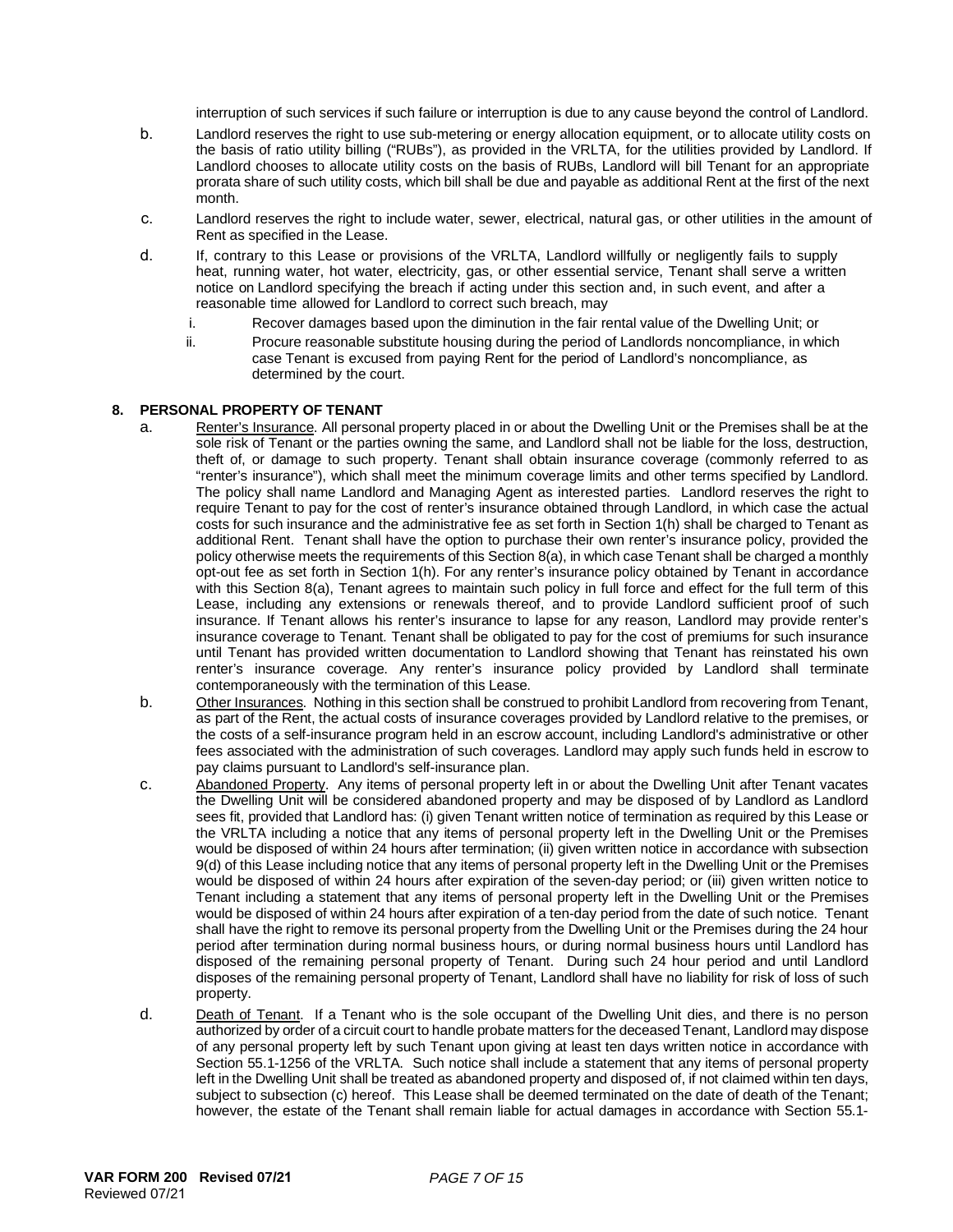## **9. ACCESS TO THE DWELLING UNIT AND PREMISES BY LANDLORD AND ITS DULY DESIGNATED REPRESENTATIVE(S); REPAIRS.**

- a. Landlord and its duly designated representative(s) may enter the Dwelling Unit and go upon the Premises in order to do the following:
	- i. Upon reasonable notice to Tenant and at reasonable times:
		- 1. inspect the Dwelling Unit and the Premises;
		- 2. make necessary or agreed repairs, decorations, alterations, or improvements;
		- 3. supply necessary or agreed services;
		- 4. exhibit the Dwelling Unit and Premises to prospective or actual mortgagees, workmen, contractors, appraisers and/or representatives of any owners' association.
	- ii. Landlord will give Tenant at least 72 hours notice, unless impractical to do so, of routine maintenance to be performed that has not been requested by Tenant, and shall not be required to provide prior notice to Tenant for any maintenance requested by Tenant. Landlord may enter the Dwelling Unit without Tenant's consent in cases of emergency.
	- iii. Place a "For Sale" sign upon the Dwelling Unit and Premises and exhibit the Dwelling Unit and Premises to prospective purchasers. After notice of termination of this Lease by Landlord or Tenant or commencing 90 days before the expiration of the Term, place a "For Rent" sign upon the Dwelling Unit and Premises and exhibit the Dwelling Unit and Premises to prospective tenants. Such exhibition may include placing an electronic lockbox on the Premises. Tenant shall cooperate with Landlord or Agent in making the Dwelling Unit available for such showings by other licensed real estate agents, which shall be conducted at reasonable times and with reasonable notice to Tenant. If Tenant, without reasonable justification, refuses to permit Landlord or Agent to exhibit the Dwelling Unit for sale or lease through a licensed real estate agent, Landlord may recover damages, costs, and reasonable attorney fees.
- b. Landlord shall give written notice to Tenant no less than 24 hours prior to an application of an insecticide or pesticide in the Dwelling Unit. If Tenant requests the application of the insecticide or pesticide, no prior notice is required.
- c. If Tenant refuses to allow or prevents access to Landlord as provided herein, in addition to any other remedies available at law or in equity, Landlord may obtain injunctive relief to compel access or may terminate this Lease. In either case, Landlord may recover actual damages sustained and reasonable attorney's fees.
- d. Tenant shall give Landlord notice of any anticipated extended absence of Tenant from the Dwelling Unit in excess of seven days. During such absence of Tenant, Landlord may enter the Dwelling Unit at times reasonably necessary to protect the Dwelling Unit. If Tenant fails to give such notice, Landlord may recover from Tenant any actual damages sustained, and shall have all other rights provided in the VRLTA. If Landlord cannot determine whether Tenant has abandoned the Dwelling Unit, Landlord may serve written notice on Tenant requiring Tenant to give Landlord written notice within seven days that Tenant intends to remain in occupancy of the Dwelling Unit. If by the end of such seven-day period Landlord has not received such notice or has otherwise determined that Tenant has abandoned the Dwelling Unit, the Dwelling Unit shall be presumed abandoned and this Lease shall be terminated as of such date.
- e. During a state of emergency for a public health threat as defined in Virginia Code section 44-145.16, Tenant may indicate to Landlord in writing that nonemergency property conditions may not be addressed in the normal course of business. By doing so, Tenant waives their rights and claims under the VRLTA and this Lease against Landlord for failing to address such nonemergency repairs and maintenance with at least seven (7) days written notice to Tenant, and at a time consented to by Tenant, no more than once every six (6) months. Employees and/or agents sent by Landlord to perform such maintenance must wear all appropriate and reasonable personal protective equipment as required by state law.

In the event there is a non-emergency property condition, including a mold condition that requires Tenant to temporarily vacate the Dwelling Unit to make the necessary repairs, in the sole determination of Landlord, the Landlord may upon no less than 30 days prior written notice to Tenant (or such sooner period as may be agreed to by the parties), require the Tenant to temporarily vacate the Dwelling Unit for a period of not more than 30 days. Landlord shall provide a comparable dwelling unit selected by Landlord at no expense or cost to Tenant, or at Landlord's option to a hotel room as selected by Landlord at no expense or cost to Tenant. Landlord shall not be required to pay for any other expenses of the tenant that arise after the relocation period. Tenant shall continue to be responsible for all Rent due under the Lease without abatement, and shall comply with all other terms and conditions of the Lease during any period of temporary relocation. If the Landlord properly remedies the non-emergency property condition, or the mold condition in accordance with professional standards (as defined in Section 55.1-1200 of the VRLTA), the Tenant shall have no right to terminate the Lease as a result of such condition.

**10. LANDLORD'S INABILITY TO DELIVER POSSESSION TO TENANT.** If Landlord is unable to deliver possession of the Dwelling Unit to Tenant on the Commencement Date of this Lease through no fault of Landlord, Landlord shall not be liable to Tenant for any damages other than to rebate any Rent paid by Tenant for such portion of the Term during which the Dwelling Unit is not delivered to Tenant. If Landlord cannot deliver possession of the Dwelling Unit or provide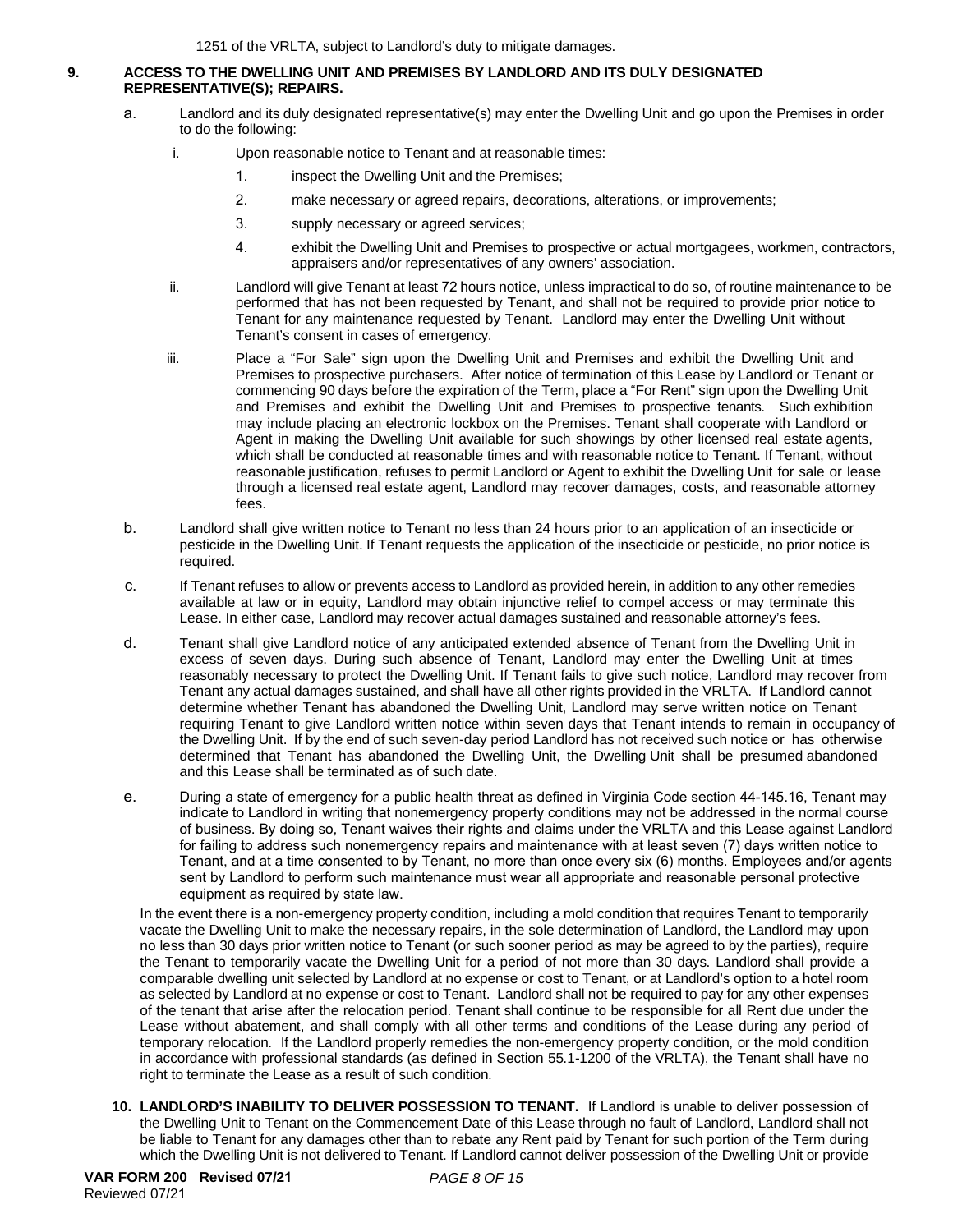Tenant with an alternative residential dwelling unit acceptable to Tenant within 15 days after the Commencement Date of the Lease, the Lease may be terminated by either Landlord or Tenant by giving notice to the other as provided herein.

- **11. CASUALTY DAMAGE.** If the Dwelling Unit is damaged by fire or other casualty, by the failure of or malfunction of any equipment or utilities serving the Dwelling Unit, Tenant shall promptly notify Landlord. If, in the sole determination of Landlord, such damage does not render the Dwelling Unit substantially impaired or require repairs requiring Tenant to vacate the Dwelling Unit, Landlord shall repair the same within a reasonable period of time after service upon Landlord of written notice of such damage by Tenant, and Rent shall not abate during the period of such repairs. If the Dwelling Unit or any part thereof is damaged by fire or other casualty to such an extent that use of the Dwelling Unit is substantially impaired, or required repairs can be made only by Tenant vacating the Dwelling Unit, in the sole determination of Landlord, either Landlord or Tenant shall have the right to terminate the Lease in accordance with the terms of Section 55.1-1240 of the VRLTA by giving to the other party at least 14 days' notice of termination. Landlord shall account to Tenant for the Security Deposit and prepaid rent, as applicable, plus accrued interest on the Security Deposit (if any) based upon the damage or casualty. However, if Landlord reasonably believes that Tenant, Tenant's guests, invitees or Occupants were the cause of the damage or casualty, Landlord shall so notify Tenant and make disposition of the Security Deposit and any prepaid rent by advising Tenant that such funds will be held until a determination is made of the amount of damages caused by Tenant's acts. Landlord shall have the right to apply the Security Deposit and prepaid rent to the damage so caused by Tenant, Tenant's guests, invitees, or Occupants. Except as otherwise provided herein, Tenant does hereby release Landlord from any and all liability, loss, damage or claim resulting from any casualty, and shall require its insurer to waive any rights of subrogation against Landlord. Landlord retains any rights of subrogation against Tenant.
- **12. CONDEMNATION.** If all, or a substantial part, of the Dwelling Unit or Premises shall be acquired for any public use by the right of eminent domain, or private purchase in lieu of such right, by a public body vested with the power of eminent domain, this Lease and all rights of Tenant under it shall immediately terminate. The Monthly Rent shall be prorated as of the date of such acquisition, but Tenant shall have no claim against Landlord for any value of the unexpired Term, nor shall Tenant be entitled to any part of the condemnation award or purchase in lieu of such award.
- **13. LIABILITY OF LANDLORD/AGENT.** Landlord may only be liable to Tenant for damages proximately caused by Landlord's breach of Section 55.1-1220 of the VRTLA or a specific provision of this Lease. Landlord and Agent shall not be liable for negligence or tort. Landlord and Agent shall also not have any liability of any kind whatsoever for any of the following: failure of utilities or services; acts of God; and any injuries or damages to persons or property either caused by or resulting from fire, falling plaster, dampness, overflow, or leakage upon or into the Dwelling Unit or the Premises of water, rain, snow, ice, sewage, steam, gas, or electricity, or by any breakage in or malfunction of pipes, plumbing, fixtures, air conditioners, or appliances, or leakage, breakage, or obstruction of soil pipes, nor for any injury or damage from any other cause. Tenant acknowledges that any security measures provided by Landlord or Agent will not be treated by Tenant as a further assurance or guarantee against crime or of a reduction in the risk of crime. Neither Landlord nor Agent will be liable to Tenant or any guest, invitee, or Occupant for injury, damage or loss to person or property caused by criminal conduct of other persons, including theft, burglary, assault, vandalism, or other crimes. Neither Landlord nor Agent will furnish security personnel, security lighting, security gates or fences, or other forms of security. If the employees of Landlord or Agent are requested to render services not contemplated in this Lease, Tenant will hold Landlord and Agent harmless from any and all liability for same. If information on Tenant's rental history is requested by others for law enforcement or business purposes, Landlord may provide same in accordance with the "Tenant Consent Form." Landlord and Agent, in addition, shall not be liable under any circumstances of Tenant's failure to provide Landlord or Agent with prompt notice of any such conditions existing in the Dwelling Unit or Premises. Tenant hereby releases Landlord and Agent from any and all liability and agrees to indemnify Landlord and Agent for such losses, with respect to Tenant, and all Occupants and guests or invitees of Tenant. Landlord and Agent may enter into an agreement with a third party service provider to maintain tenant records in electronic form or other medium. In such case, Landlord and Agent shall not be liable under Section 55.1-1209 of the VRLTA in the event of a breach of the electronic data of the third party service provider, except in the case of gross negligence or intentional act.
- **14. ANIMALS.** No animals of any kind will be allowed to be kept or maintained on the Dwelling Unit without Landlord's prior written consent and the execution of an addendum entitled "Pet Addendum" or "Assistance Animal Addendum." Landlord reserves the right, however, to prohibit animals, except for qualified service animals, completely from the Dwelling Unit and Premises. Any unauthorized animal(s) in the Dwelling Unit shall constitute a breach of this Lease, and Tenant must pay the Unauthorized Animal Fee listed in section 1(h), if any, along with any other applicable Pet Rent, Fees and Deposit.
- **15. REPRESENTATIONS IN APPLICATION FOR LEASE.** This Lease has been entered into in reliance on the information given by Tenant on Tenant's Application for Residential Lease (the "Application"), which by this reference is made a part of this Lease. Tenant shall advise Landlord and Agent in writing of any changes to the information contained in the Application. If any of Tenant's material representations are found to be misleading, incorrect, untrue or omitted,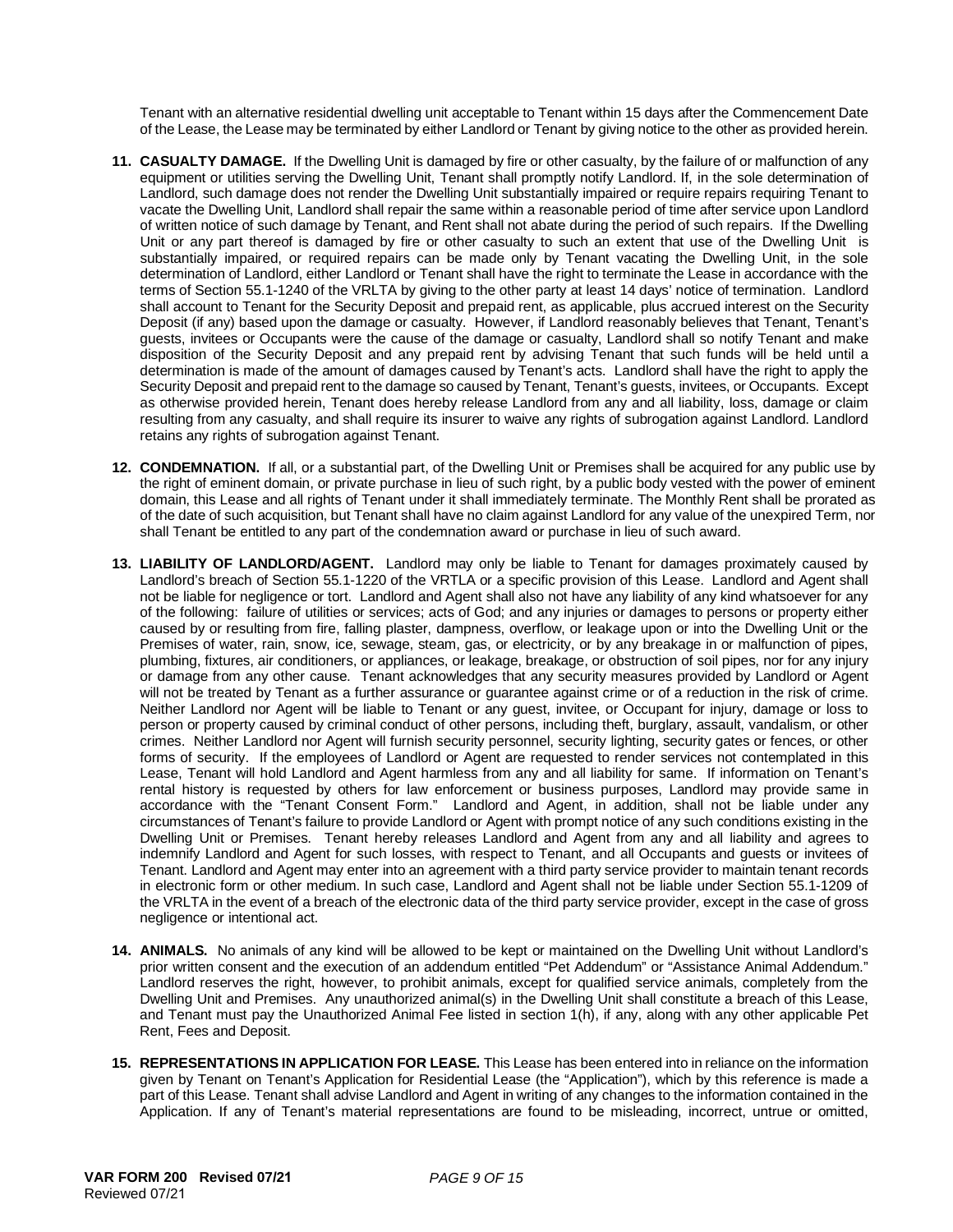Landlord may immediately terminate this Lease and require Tenant to vacate the Dwelling Unit.

- **16. FINANCIAL RESPONSIBILITY.** If Landlord is required to make any payment to Tenant hereunder, Tenant agrees that such financial obligation will be satisfied solely from Landlord's estate and interest in the Dwelling Unit and the real estate upon which the Dwelling Unit is situated and the improvements of which it is part, or the proceeds thereof, so that Landlord will incur no individual or other liability for such financial obligations.
- **17. NOTICE.** All notices shall be in accordance with Section 55.1-1202 of the VRLTA*,* which provides for written notice to be given by regular mail or by hand delivery, with the party giving notice retaining a certificate of mailing, or delivery of the notice, as the case may be. Notice to the Landlord will be given to the Agent's Office or to such other place as may be specified by Landlord or Agent. Notice to Tenant will be given to the address of the Dwelling Unit. Landlord reserves the right for Landlord and Tenant to send notices in electronic form; however, if Tenant so requests, Tenant may elect to send and receive notices in paper form. If electronic delivery is used, the sender shall retain sufficient proof of the electronic delivery, which may be an electronic receipt of delivery, a confirmation that the notice was sent by facsimile, or a certificate of service prepared by the sender confirming the electronic delivery. Landlord will send all electronic notices to the e-mail address provided by Tenant in the Application, and Tenant is required to provide notice to Landlord of any change in e-mail address.

### **18. MILITARY.**

a. **Military Status.** Tenant represents that Tenant (*check one*) **IS** or **IS NOT** a member of the armed forces of the United States or a member of the National Guard serving on full-time duty or as a Civil Service technician with the National Guard. If Tenant is in the military service of the United States, the name, address, and telephone number of Tenant's command is:

Name of Command:<br>Address: Address: \_\_\_\_\_\_\_\_\_\_\_\_\_\_\_\_\_\_\_\_\_\_\_\_\_\_\_\_\_\_\_\_\_\_\_\_\_\_\_\_\_\_\_\_\_\_\_\_\_\_\_\_\_\_\_\_\_\_\_\_\_\_\_\_\_\_\_\_\_\_\_\_\_\_\_\_\_\_ Commanding Officer: example of the state of the Phone Number:

Tenant agrees to immediately notify Landlord in writing of changes to Tenant's command's mailing address or commanding officer or phone number or changes to Tenant's military status during the term of the Lease.

- b. Any Tenant who is a member of the armed forces of the United States or a member of the Virginia National Guard serving on fulltime duty or a Civil Service technician with a National Guard unit may, through the procedure detailed in subsection (b) of this section, terminate this Lease if the Tenant (i) has received permanent change of station orders to depart 35 miles or more (radius) from the location of the Premises; (ii) has received temporary duty orders in excess of three months' duration to depart 35 miles (radius) from the location of the Premises; (iii) is discharged or released from active duty with the armed forces of the United States or from full-time duty or technician status with the Virginia National Guard; or (iv) is ordered to report to government-supplied quarters resulting in the forfeiture of basic allowance for quarters.
- c. If Tenant qualifies to terminate this Lease pursuant to subsection (a) of this section, and in accordance with Section 55.1-1235 of the VRLTA, Tenant may do so by serving on Landlord a written notice of termination at least 30 days prior to the next Rent due date. The termination date shall be no more than 60 days prior to the date of departure necessary to comply with the official orders or any supplemental instructions for interim training or duty prior to the transfer. Prior to the termination date, Tenant shall furnish Landlord with a copy of the official notification of the orders or a signed letter, confirming the orders, from Tenant's commanding officer.
- d. Nothing in this section shall limit the amount of the Security Deposit that Landlord may retain as provided in section 3 of this Lease.
- e. In the event of a nonpayment of rent by Tenant, Landlord reserves the right to request an allotment from the pay of the servicemember tenant as permitted in the Servicemembers Civil Relief Act.
- f. Tenant agrees if Tenant retires, is discharged or released from active duty with the Armed Forces of the United States or from his full-time duty or technician status with the National Guard, the Lease termination date shall be no more than 60 days prior to the date of such separation. Tenant further agrees that Tenant shall have no right to terminate the Lease more than 60 days after the date of such separation.
- g. Tenant acknowledges that Tenant does not, at the execution of this Lease, have orders to depart 35 miles or more (radius) from the location of the Premises.

### **19. CANCELLATION; RENEWAL.**

- a. Either party may terminate this Lease in accordance with section 1(j) of this Lease. If notice of termination is not timely given, the Term of this Lease shall be extended upon the same terms and conditions as set forth in this Lease, for the term specified in section 1(j), until either party gives timely notice to terminate in accordance herewith, unless this Lease is terminated in accordance with any other applicable provision of this Lease or Virginia law; provided, however, that if the duration of the renewal term as set forth herein is less than the number of days specified in section 1(j) to terminate this Lease, then the notice period for terminating any renewal term of this Lease shall be the same period as the renewal term.
- b. If Landlord intends to change the terms or conditions of this Lease, including increasing the Rent, for any renewal term thereafter, Landlord shall give Tenant written notice in accordance with section 1(j) of this Lease, advising Tenant of the new terms and conditions of a renewal lease. Should Tenant fail to provide Landlord timely written notice of Tenant's intentions to terminate the Lease in accordance with the preceding subsection (a), Tenant shall be deemed to have agreed to the terms and conditions set forth in Landlord's Renewal Notice, and shall be bound for such, until such time as the Lease is terminated in accordance with this section.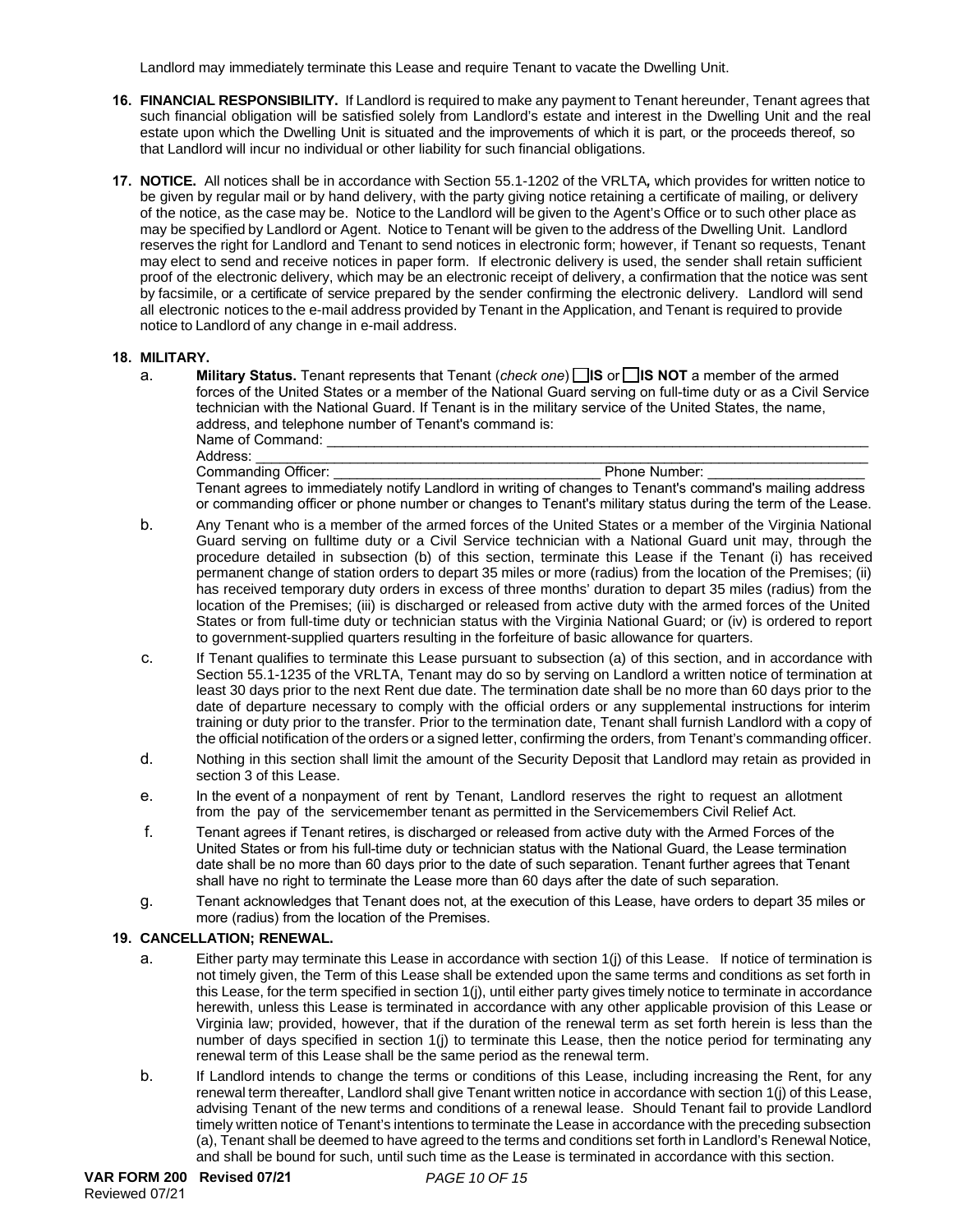c. Any Tenant who is a victim of (i) family abuse as defined by Section 16.1-228 of the Code of Virginia; (ii) sexual abuse as defined by Section 18.2-67.10 of the Code of Virginia; or (iii) other criminal sexual assault under Section 18.2-61 et seq. of the Code of Virginia, may terminate the Lease in accordance with the provisions of Section 55.1-1236 of the VRLTA.

d. Upon termination of this Lease, Tenant shall surrender the Dwelling Unit in good condition, with the exception of reasonable wear and tear and must pay for all damages or assessments for damages made by Landlord against Tenant in accordance with the Damage Addendum if attached, other provisions of this Lease, or as Landlord reasonably determines.

- **20. ACTION BY LANDLORD UPON DEFAULT BY TENANT.** Under Virginia law and this Lease, Landlord may terminate this tenancy during the Term of the Lease upon one of the following:
	- a. Material Noncompliance by Tenant Failing to Pay Rent When Due. If Tenant fails to pay Rent when due or pays Rent with a bad check or failed electronic funds transfer, and such failure continues after Landlord has delivered Tenant a five-day notice of material noncompliance for failure to pay Rent, Tenant shall be in default, and Landlord may terminate this Lease and Tenant's right to possession, and seek such damages as are appropriate under this Lease and the VRLTA.
	- b. Material Noncompliance by Tenant Which Can Be Remedied Within 21 Days. If Tenant fails to comply materially with any other provision of this Lease that can be remedied, Landlord may deliver Tenant a material noncompliance notice stating that if Tenant does not remedy the specified noncompliance(s) within 21 days after receipt of such notice, then if such noncompliance is remediable, this Lease will terminate 30 days after Landlord has delivered Tenant such notice.
	- c. Repeat Violations. If Tenant has received a prior written notice that required Tenant to remedy a breach, and Tenant remedied such breach, if Tenant commits a subsequent breach of a like nature as the prior breach, Landlord may deliver Tenant a 30 day termination notice for such repeat violation. Such notice must reference the prior breach of a like nature and state that the Lease will terminate in 30 days for the reasons stated therein without allowing Tenant an opportunity to remedy such subsequent breach.
	- d. Nonremediable Violations/Criminal Acts. If Tenant commits a material noncompliance that is not remediable, Landlord may deliver Tenant a termination notice stating that this Lease will terminate in 30 days for the reasons stated therein without allowing Tenant an opportunity to remedy such breach. If a breach of Tenant obligations under Virginia law or this Lease involves or constitutes a criminal or willful act that is not remediable and that poses a threat to health or safety, Landlord may terminate this Lease immediately by delivering Tenant notice. Tenant and any other persons in or about the Dwelling Unit with consent of Tenant, including but not limited to members of the family, guests, invitees or Occupants, shall not engage in criminal activities or activities intended to facilitate criminal activities including any illegal drug-related activity on the Dwelling Unit and any area of the Premises, including common areas and streets, involving a controlled substance (as defined in Section 54.1-3401 of the Code of Virginia) or any activity that involves or constitutes a criminal or willful act that also poses a threat to health and safety. "Illegal drug-related activity" means the illegal manufacture, sale, distribution, use or possession with intent to manufacture, sell, distribute or use of a controlled substance. Neither Tenant, guests, invitees or Occupants of Tenant may engage in the manufacture, sale or distribution of illegal drugs at any location, whether on the Premises or otherwise. Neither Tenant, guests or invitees or Occupants of Tenant may engage in acts of violence or threats of violence, including, but not limited to the unlawful discharge of firearms in the Dwelling Unit or on or near the Premises. A single violation of any of these provisions shall constitute a nonremediable violation of the Lease and justification for termination thereof. Criminal conviction is not required in order for Landlord to terminate this Lease. Nothing herein shall be construed to limit any remedies available under Virginia law for any criminal offenses committed by Tenant, guests, invitees or Occupants of Tenant.
	- e. Material Noncompliance by Tenant Which Can Be Remedied by Repairs, Cleaning or Replacement. If Tenant commits a material noncompliance that can be remedied by repair, cleaning or replacement, Landlord shall deliver Tenant notice specifying the breach and stating that Landlord will enter the Dwelling Unit and perform the work. Once the work is complete, Landlord will deliver an itemized bill to Tenant for the work, and such amounts are due as Rent on the next Rent due date, or if this Lease is terminated, immediate payment is due.
	- f. Remedies Available to Landlord Upon Termination of Lease. In the event of a breach of the Lease or noncompliance by Tenant, Landlord shall be entitled to recover from Tenant the following, regardless of whether or not a lawsuit is filed or an order obtained from a court, amounts as contracted for in the Lease including: (i) Rent due and owing (through the month of the court date if a lawsuit is pending); (ii) other charges and fees; (iii) late charges, (iv) reasonable attorney's fees in accordance with Section 26 of this Lease, unless in a court action the Tenant proved by a preponderance of the evidence that Tenant's failure to pay rent or vacate was reasonable; (v) costs of the proceeding as provided by law if a court action has been filed; and

(vi) damages to the Dwelling Unit or Premises.

g. Family abuse. If a Tenant is a victim of family abuse as defined in the VRLTA, and the perpetrator is barred from the Dwelling Unit pursuant to Section 55.1-1246 of the VRLTA based upon information provided by Tenant to Landlord, or by a protective order issued by a court of competent jurisdiction, Landlord may not terminate this Lease due solely by an act of family abuse against a Tenant. However, the provisions of the preceding sentence shall not apply if: (i) Tenant fails to provide Landlord, not later than 21 days after the alleged offense, with written documentation corroborating Tenant's status as a victim of family abuse and the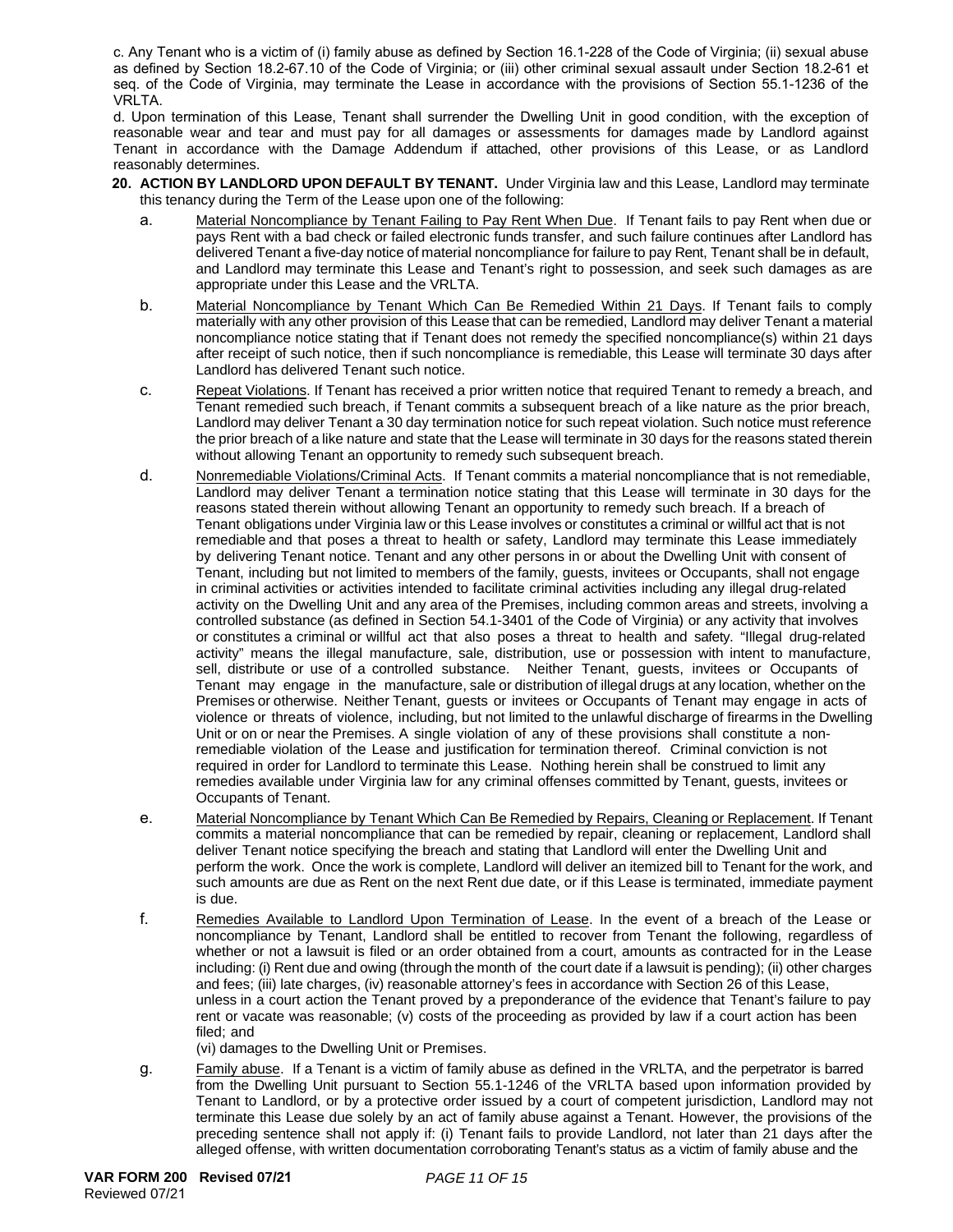exclusion of the perpetrator from the Dwelling Unit and the Premises; or (ii) the perpetrator returns to the Dwelling Unit in violation of the bar notice, and Tenant fails to so notify Landlord with 24 hours, subject to the provisions of the VRLTA.

**21. UNLAWFUL DETAINERS; ACCEPTANCE OF RENT WITH RESERVATION.** Landlord may accept partial payment of all Rent and receive an order of possession from a court of competent jurisdiction pursuant to an unlawful detainer action filed under Section 8.01-374 *et seq*. of the Code of Virginia, and proceed with eviction. Such notice shall be included in a written termination notice given by Landlord to Tenant under Section 55.1-1245 or in a separate written notice given by Landlord to Tenant within five business days of receipt of Rent. Subsequent to the entry of an order of possession by a court of competent jurisdiction but prior to eviction, provided that notice of acceptance was given by Landlord in a separate written notice given by Landlord to Tenant within five business days of receipt of such payment, Landlord may accept all amounts owed to Landlord by Tenant, including full payment of any money judgment, award of attorney fees and court costs, and all subsequent Rents that may be paid prior to eviction, and proceed with eviction. Writs of possession in cases of unlawful entry and detainer are otherwise subject to Section 8.01-471 of the Code of Virginia. In cases of unlawful detainer, Tenant may pay Landlord or Landlord's attorney, or pay into court all:

(i) Rent due and owing through the month of the court date as set forth in the Lease, (ii) other charges and fees set forth in the Lease, (iii) late charges specified in the Lease, (iv) reasonable attorney fees as set forth in the Lease or as provided by law, and (v) costs of the proceeding as provided by law, at which time the unlawful detainer proceeding shall be dismissed. If Landlord owns four or fewer rental dwelling units, or up to a 10-percent interest in four or fewer rental units, Tenant may invoke the rights granted in this paragraph no more than one time during any 12 month period of continuous residency in the dwelling unit, regardless of the term of the Lease or any renewal thereof.

- **22. NO WAIVER.** If Landlord waives a noncompliance or breach of the Lease or law by Tenant, such waiver shall not be construed as a waiver of any subsequent breach of noncompliance or breach, and this Lease shall continue in full force and effect.
- **23. SUBORDINATION.** Tenant agrees that this Lease is subordinate to the lien of any existing or future deeds of trust or mortgages placed on the Dwelling Unit and Premises, and Tenant agrees to execute whatever additional agreements may be required to so subordinate this Lease. Landlord reserves the right to assign any of Landlord's rights under this Lease at any time.
- **24. SEVERABILITY.** If any provisions of this Lease violate law or equity, the remaining provisions shall remain in full force and effect.
- **25. DISCRIMINATION.** Landlord and Agent shall not discriminate against Tenant in the provisions of services or in any other manner on the basis of any protected class under federal, state or local fair housing law or regulations, or the REALTOR® Code of Ethics.
- **26. REASONABLE ATTORNEY'S FEES/COSTS OF COLLECTION.** If as a result of Tenant's noncompliance with, or a breach of this Lease or the law, Landlord or Agent employs an attorney at law, regardless of whether a lawsuit is filed, Tenant agrees to pay reasonable attorney's fees and costs in all courts of competent jurisdiction at all tribunal levels, as well as any and all costs recoverable under Virginia law.
- **27. RULES AND REGULATIONS.** Tenant shall abide by any rules and regulations adopted by Landlord applicable to the Dwelling Unit and the Premises, including any and all revisions delivered by Landlord to Tenant, and any rules of any property or homeowner, or similar association in which the Dwelling Unit is located.
- **28. HOLDOVER TENANT.** If Tenant remains in possession of the Dwelling Unit after the required departure date following the termination of this Lease, Tenant will be liable for the following damages sustained by Landlord, or Agent: (i) actual damages which include but not are limited to, holdover rent equal to the Per Diem Rent set forth in section 1(h) multiplied by the number of days Tenant stays in possession of the Dwelling Unit after the vacating date, and storage, hotel, meals, mileage, etc., payable by Landlord to the new tenant or (ii) liquidated damages equal to one-hundred and fifty percent (150%) (or one-hundred percent (100%) for any HUD property) of the Per Diem Rent, multiplied by the number of days Tenant stays in possession of the Dwelling Unit after the vacating date; and (iii) reasonable attorney's fees and court costs. In addition, if Tenant remains in the Dwelling Unit after termination or expiration of the Lease and no new Lease is entered into, the terms of the Lease shall remain in effect, except that the amount of rent shall be either as provided in the terminated Lease, or as provided by Landlord in a written notice to Tenant. Such new Rent amount shall take effect on the next Rent due date following 30 days after the notice. Nothing herein shall be deemed to create a right on the part of Tenant to holdover after the required departure date.
- **29. MODIFICATION, APPLICABLE LAW AND SUCCESSORS.** This Lease and any and all addenda, exhibits or amendments hereto constitute the entire agreement among the parties, and may not be modified or amended except by written instrument executed by Landlord and Tenant. This Lease shall be construed, interpreted and applied according to Virginia law and it shall be binding upon and inure to the benefit of the heirs, personal representatives,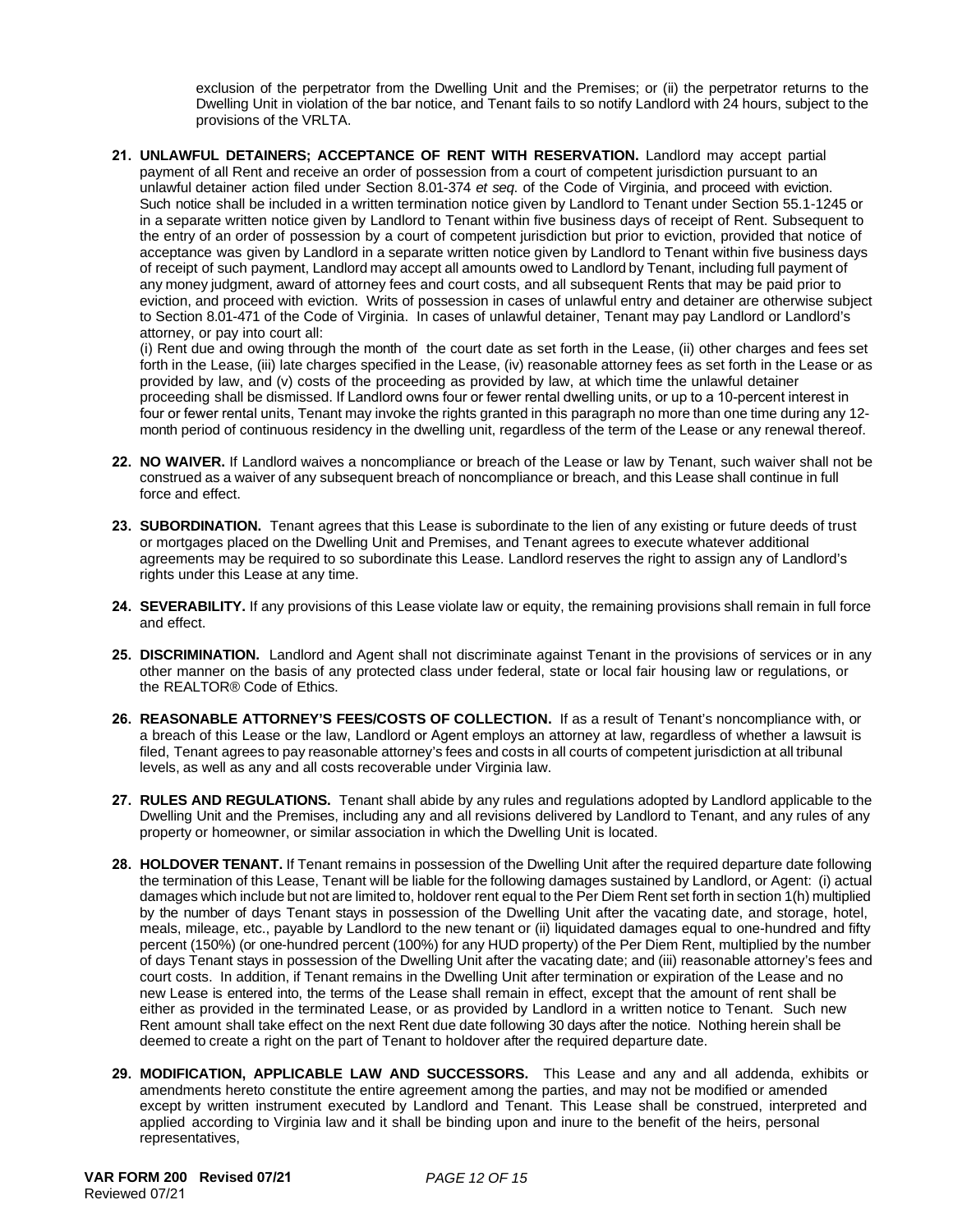successors, assignees, and subtenants of the parties.

- **30. STATUTORY NOTICE TO TENANT.** Tenant shall exercise whatever due diligence Tenant deems necessary with respect to information concerning sex offenders registered under Chapter 23 (sec 19.2-387 et seq.) of Title 19. Such information may be obtained by contacting the local police department or the Department of State Police, Central Records exchange at (804) 674-2000 or http://sex-offender.vsp.virginia.gov/sor/.
- **31. BANKRUPTCY.** Subject to the requirements of the Bankruptcy Code, in the event the Tenant is adjudicated as bankrupt, (or makes an assignment for the benefit of creditors), this Lease, at the option of the Landlord, shall terminate upon 30 days written notice and the Dwelling Unit shall be surrendered to the Landlord, who reserves the right to repossess the Dwelling Unit subject to the applicable provisions of law.
- **32. NON-BINDING MEDIATION.** In an effort to avoid the expense and delay of litigation, the parties agree to submit any disputes or claims arising out of this Lease, including those involving the Landlord's Broker or the Tenant's Broker, to mediation prior to instituting litigation. Such mediation will be *non-binding,* that is, no party will be obligated to enter into any settlement arising out of mediation unless that settlement is satisfactory to that party. Any settlement the parties enter into will be binding, but if the parties are not able to reach agreement on a settlement, they may resort to arbitration or litigation as if the mediation had never taken place. The mediation will be performed by a mutually agreeable mediator or mediation service in the area. This agreement to mediate does not apply to foreclosure, unlawful detainer (eviction), mechanics lien, probate, or license law actions. Judicial actions to provide provisional remedies (such as injunctions and filings to enable public notice of pending disputes) are not violations of the obligation to mediate and do not waive the right to mediate. Mediation fees, contained in the mediator's fee schedule, will be divided equally among parties and will be paid before the mediation conference.

#### **33. OTHER SPECIFIC PROVISIONS:**

### **34. OPTIONAL PROVISIONS (to be initialed by Tenant if checked)**:

|                                                             | which shall be acknowledged by Tenant prior to occupancy of the Dwelling Unit. |                             | <b>LEAD-BASED PAINT</b> . The Premises were constructed prior to 1978, and housing built before 1978 may<br>contain lead-based paint. Lead from paint, paint chips, and dust can pose health hazards if not maintained properly.<br>Lead exposure is especially harmful to young children and pregnant women. The Lead Based Paint Disclosure and<br>EPA information book "Protect Your Family from Lead in Your Home" are attached hereto and made a part hereof, |  |  |  |
|-------------------------------------------------------------|--------------------------------------------------------------------------------|-----------------------------|--------------------------------------------------------------------------------------------------------------------------------------------------------------------------------------------------------------------------------------------------------------------------------------------------------------------------------------------------------------------------------------------------------------------------------------------------------------------|--|--|--|
|                                                             | Tenant Tenant Tenant Tenant Tenant Tenant                                      |                             | <b>Tenant Contract 1997</b>                                                                                                                                                                                                                                                                                                                                                                                                                                        |  |  |  |
| the Code of Virginia.                                       |                                                                                |                             | <b>DEFECTIVE DRYWALL.</b> Tenant recognizes and acknowledges that prior to execution of this Lease, Tenant<br>has received a written disclosure that the Dwelling Unit contains "defective drywall," as defined in Section 36-156.1 of                                                                                                                                                                                                                             |  |  |  |
|                                                             | Tenant _________   Tenant _________   Tenant _________                         |                             | <b>Tenant Contract 1997</b>                                                                                                                                                                                                                                                                                                                                                                                                                                        |  |  |  |
|                                                             | asbestos actually known to exist in the Dwelling Unit.                         |                             | ASBESTOS. Landlord hereby discloses any information known by Landlord regarding the location of                                                                                                                                                                                                                                                                                                                                                                    |  |  |  |
| Tenant may not disturb in any manner any areas noted above. |                                                                                |                             |                                                                                                                                                                                                                                                                                                                                                                                                                                                                    |  |  |  |
|                                                             | Tenant ____________  Tenant __________                                         | <b>Tenant Contract 1997</b> | <b>Tenant</b>                                                                                                                                                                                                                                                                                                                                                                                                                                                      |  |  |  |
|                                                             |                                                                                |                             |                                                                                                                                                                                                                                                                                                                                                                                                                                                                    |  |  |  |
|                                                             |                                                                                |                             |                                                                                                                                                                                                                                                                                                                                                                                                                                                                    |  |  |  |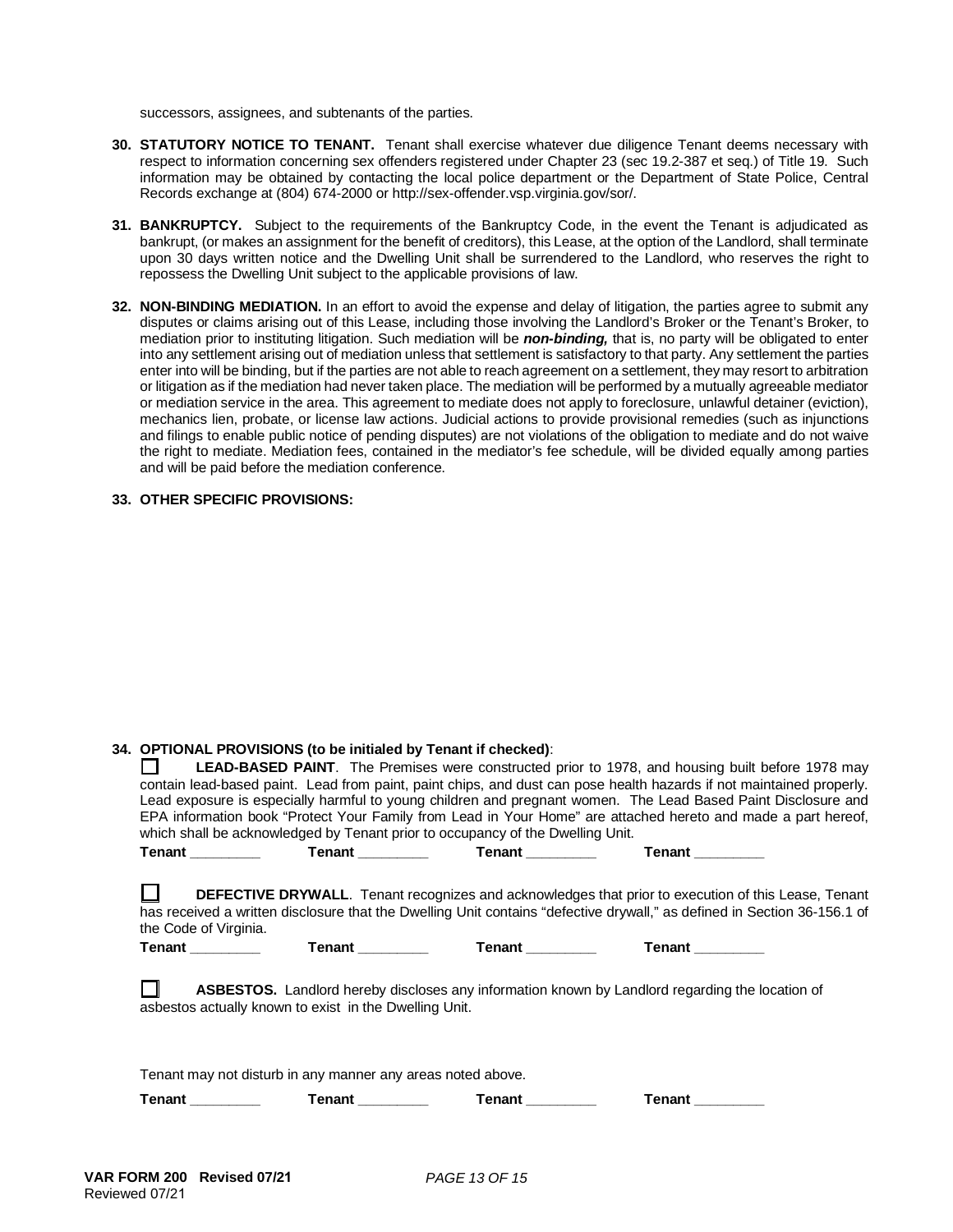| NOISE ZONE OR ACCIDENT POTENTIAL ZONE. Tenant recognizes and acknowledges that prior to<br>execution of this Lease, Tenant received a written disclosure that the Dwelling Unit is located in a noise zone or accident<br>potential zone, or both, as pursuant to Section 55.1-1217 of the Code of Virginia. |                                       |                                                                                                                                                          |                                                                                                                                                                                                                                                                                                                                                                                                                                                                                                                                                                                                                                                                                                                                                                                                                                                                                                                                                                                                                                                                                                                                                                                                                                                                                                                                                                                       |
|--------------------------------------------------------------------------------------------------------------------------------------------------------------------------------------------------------------------------------------------------------------------------------------------------------------|---------------------------------------|----------------------------------------------------------------------------------------------------------------------------------------------------------|---------------------------------------------------------------------------------------------------------------------------------------------------------------------------------------------------------------------------------------------------------------------------------------------------------------------------------------------------------------------------------------------------------------------------------------------------------------------------------------------------------------------------------------------------------------------------------------------------------------------------------------------------------------------------------------------------------------------------------------------------------------------------------------------------------------------------------------------------------------------------------------------------------------------------------------------------------------------------------------------------------------------------------------------------------------------------------------------------------------------------------------------------------------------------------------------------------------------------------------------------------------------------------------------------------------------------------------------------------------------------------------|
| <b>Tenant</b>                                                                                                                                                                                                                                                                                                |                                       | Tenant ___________ Tenant ________                                                                                                                       | Tenant                                                                                                                                                                                                                                                                                                                                                                                                                                                                                                                                                                                                                                                                                                                                                                                                                                                                                                                                                                                                                                                                                                                                                                                                                                                                                                                                                                                |
|                                                                                                                                                                                                                                                                                                              |                                       |                                                                                                                                                          | <b>DIPLOMATS.</b> This Lease is void if the Tenant is the head of a diplomatic mission or a member of the<br>diplomatic staff of a mission, or a family member of a diplomatic staff of a mission, or administrative and technical staff<br>or their family which entitled them to the diplomatic immunity accorded to such persons under the Vienna Convention<br>on Diplomatic Relations unless the diplomatic immunity accorded by law has been waived in writing by an authorized<br>representative of the sending government. Tenant represents to the Landlord that he/she is such a person.                                                                                                                                                                                                                                                                                                                                                                                                                                                                                                                                                                                                                                                                                                                                                                                    |
| <b>Tenant</b>                                                                                                                                                                                                                                                                                                |                                       | Tenant _____________  Tenant __________                                                                                                                  | <b>Tenant</b>                                                                                                                                                                                                                                                                                                                                                                                                                                                                                                                                                                                                                                                                                                                                                                                                                                                                                                                                                                                                                                                                                                                                                                                                                                                                                                                                                                         |
| <b>Tenant Company</b>                                                                                                                                                                                                                                                                                        | Tenant ____________  Tenant _________ | <b>GUARANTOR.</b> If this box is checked, Tenant and Landlord agree that<br>("Guarantor") guarantees this lease per the attached Guaranty of Lease Form. | <b>Tenant</b>                                                                                                                                                                                                                                                                                                                                                                                                                                                                                                                                                                                                                                                                                                                                                                                                                                                                                                                                                                                                                                                                                                                                                                                                                                                                                                                                                                         |
|                                                                                                                                                                                                                                                                                                              |                                       |                                                                                                                                                          | 35. AGENCY RELATIONSHIP. Agent $\bigsqcup$ is OR $\bigsqcup$ is not managing agent, with full and complete authority to engage<br>in all aspects of the business of the management of the Dwelling Unit, and to act for Landlord in all respects which<br>relate to this Lease. In consideration of Agent's procuring Tenant as a tenant in the Dwelling Unit and the negotiation<br>shall be separate from any management fee paid to Agent. This fee is earned when this Lease is executed, and is<br>payable on all Rent during the original term, any renewals, extensions, expansions, replacements, relocations, or new<br>leasings between Landlord and Tenant or its successors and assigns. No sale of the Dwelling Unit or the Premises<br>shall release Landlord or its successor or assigns from the obligations set forth herein. Agent shall have the right to<br>collect all Rent due hereunder so that its fees and commissions may be paid in installments as the Rent is received<br>and retained by Agent before remitting the Rent (less such fees or commissions) to Landlord: but if any act be done to<br>deprive Agent of its right to collect the Rent, then the entire amount of its fees and commissions earned but then unpaid<br>shall, at Agent's option, become immediately due and payable. In addition to this fee or any other fee payable to Agent |

hereunder, Landlord has agreed to pay Agent a sales fee equal to \_\_\_\_\_\_\_\_\_\_\_\_\_\_\_\_\_\_\_\_\_\_\_\_\_\_\_\_\_\_\_\_\_\_ if the Dwelling Unit or the Premises is sold during the Term of this Lease or any renewals or extensions thereof or within 180 days after the termination of this Lease to Tenant or to any entity affiliated with, controlled by or under joint ownership or control with Tenant or any of its owners or principals. This provision does not grant Tenant any right to purchase the Dwelling Unit or the Premises, nor does it authorize Agent to offer such property for sale. In the event Agent receives a mortgage default, foreclosure or similar notice from any lender affecting the Dwelling Unit or Premises, Agent shall deliver such notice to Tenant, unless such notice was delivered by Tenant to Agent.

- **36. WAIVER OF HOMESTEAD EXEMPTION**. Tenant expressly waives the benefit of the homestead exemption laws of the Commonwealth of Virginia.
- **37. ELECTRONIC SIGNATURES. \_\_\_\_\_\_ /\_\_\_\_\_\_ If this Section is initialed by both parties, then in accordance with the Uniform Electronic Transactions Act (UETA) and the Electronic Signatures in Global and National Commerce Act, or E-Sign, regarding electronic signatures and transactions, the parties do hereby expressly authorize and agree to the use of electronic signatures as an additional method of signing and/or initialing this Lease Agreement and any addenda or amendments. The parties hereby agree that either party may sign electronically by utilizing an electronic signature service.**
- **38. WIRE FRAUD ALERT.** Criminals are hacking email accounts of real estate agents, title companies, settlement attorneys, and others, resulting in fraudulent wire instructions being used to divert funds to the account of the criminal. Tenant is advised to not wire any funds without personally speaking with the intended recipient of the wire to confirm the routing number and the account number. Tenant should not send personal information such as Social Security numbers, bank account numbers, and credit card numbers except through secured email or personal delivery to the intended recipient.